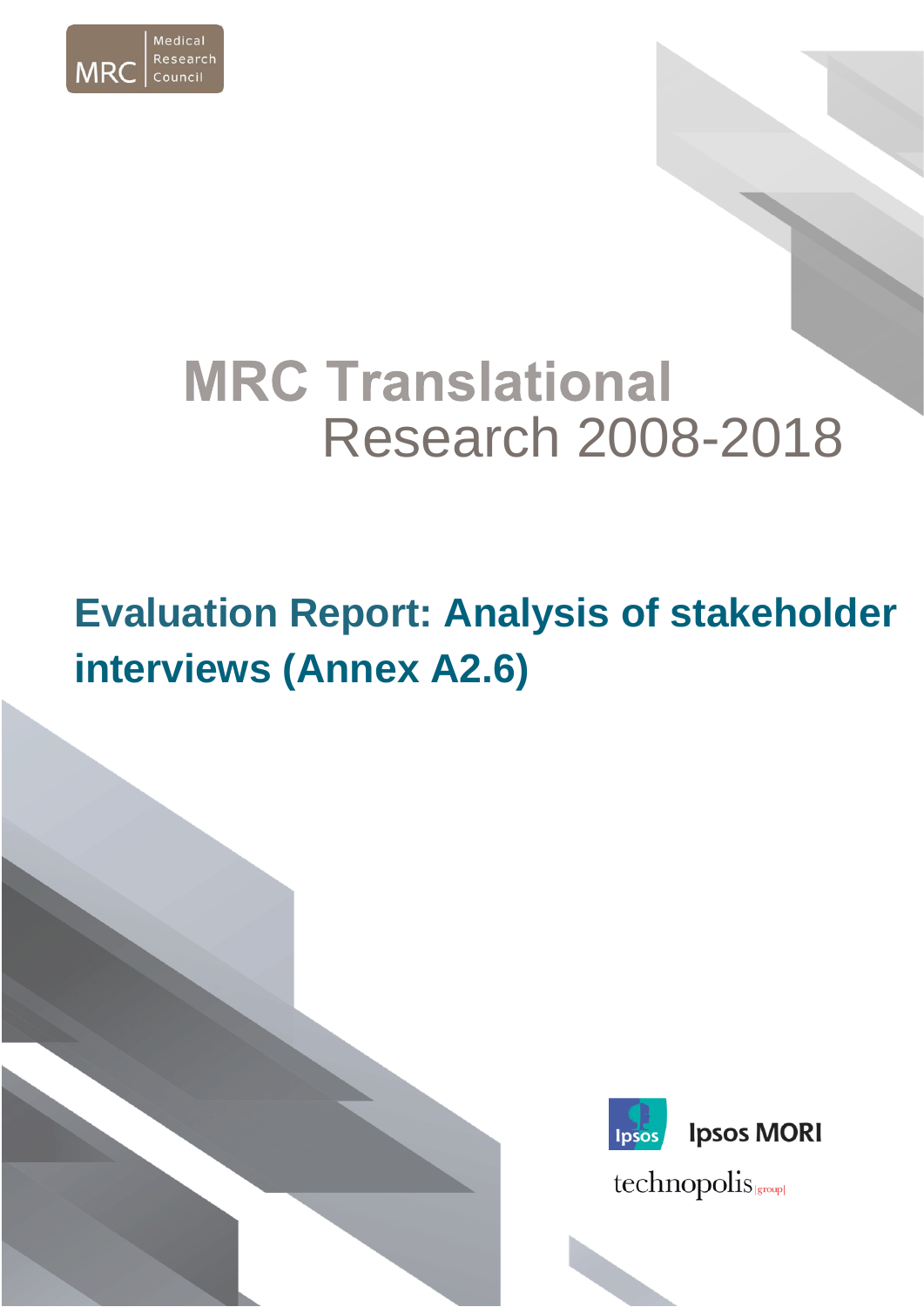## ANNEX A2.6: Stakeholder interviews - full analysis

## Table of contents

| 1              |     |  |  |  |
|----------------|-----|--|--|--|
| $\overline{2}$ |     |  |  |  |
|                | 2.1 |  |  |  |
|                | 2.2 |  |  |  |
|                | 2.3 |  |  |  |
|                | 2.4 |  |  |  |
|                | 2.5 |  |  |  |
| 3              |     |  |  |  |
|                | 3.1 |  |  |  |
|                | 3.2 |  |  |  |
|                | 3.3 |  |  |  |
|                | 3.4 |  |  |  |
|                | 3.5 |  |  |  |
|                | 3.6 |  |  |  |
|                | 3.7 |  |  |  |
| 4              |     |  |  |  |
|                | 4.1 |  |  |  |
|                | 4.2 |  |  |  |
|                | 4.3 |  |  |  |
|                | 4.4 |  |  |  |
|                | 4.5 |  |  |  |
| 5              |     |  |  |  |
|                | 5.1 |  |  |  |
|                | 5.2 |  |  |  |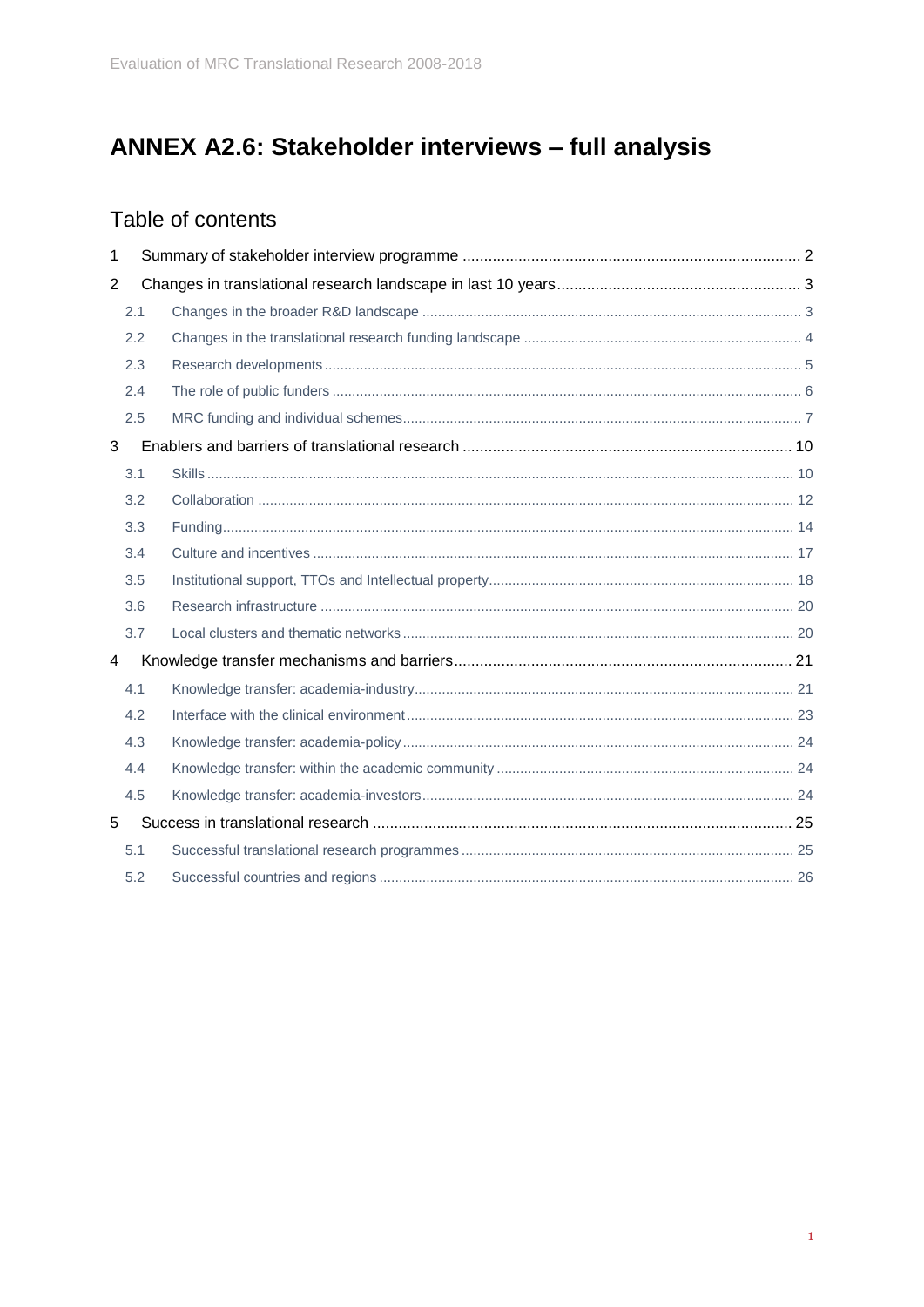#### <span id="page-2-0"></span>1 Summary of stakeholder interview programme

A total of 110 stakeholder interviews were conducted. These included:

- Researchers: 51 researchers with public or charity funding, including 12 with private sector experience (47 in UK, 4 abroad of which 3 in US)
- Private sector: 18 representatives from the private sector (14 associated with a large pharma company, or with extensive background in large pharma; 4 active in SMEs)
- Investors: 8 investors / representatives from venture capital (6 UK-based, 2 based in Germany)
- Funders: 7 funders (5 UK of which 3 charitable organisations, 2 US funding agencies)
- Knowledge exchange / TTO: 13 knowledge exchange and tech transfer professionals: 4 at institutions in the Golden Triangle (Tier 1), 1 at a Tier 2 institution, 5 at Tier 3 institutions, 1 at a Tier 4 institution, and 2 in the tech transfer arm of a funder
- Other: 13 individuals categorised as 'other': consultants (3), heads of research infrastructure / networks / programme coordinators (8), and individuals involved in several roles (2)(It should be noted that many individuals consulted have been involved in multiple roles and sectors; a judgement was made as to the most appropriate category.)

98 individuals are either located in the UK or have recent extended experience of working in the UK. 12 individuals are predominantly located outside the UK; of these 6 are in the USA (2 funders, 3 researchers, 1 consultant), 3 in Germany (2 investors, 1 researcher), 1 in Singapore, and 2 work for pan-European organisations.

The following tables present a breakdown of UK researchers interviewed by institution, research intensity of the institution, and geographic location.

| Name of institution                                                                                                          | No. of researchers interviewed |
|------------------------------------------------------------------------------------------------------------------------------|--------------------------------|
| Cambridge and Oxford Universities                                                                                            | 7                              |
| Edinburgh University                                                                                                         | 5                              |
| King's College, Imperial College, and University College London                                                              | 4 each                         |
| Queen Mary U, U Dundee, Newcastle U, Southampton U                                                                           | 2 each                         |
| Cardiff U, Lancaster U, U Kent, Nottingham U, St Andrews U,<br>Queen's U Belfast, U Bristol, U Liverpool, U Glasgow, MRC-LMB | 1 each                         |

*Table 1 Stakeholder interviews - Researchers* 

| Tier of university<br>by level of health research funding 2014*                                                      | No. of researchers interviewed<br>(in brackets: with industry experience) |
|----------------------------------------------------------------------------------------------------------------------|---------------------------------------------------------------------------|
| Tier 1 (more than £30 million)                                                                                       | 25(6)                                                                     |
| Tier 2 $(E15-30$ million)                                                                                            | 8(1)                                                                      |
| Tier $3$ (£5-15 million)                                                                                             | 12(3)                                                                     |
| Tier 4 (less than £5 million)<br>* https://bresonline.not/reports/anglysis_reports/uk_boalth_resoarch_anglysis_2014/ | 3(1)                                                                      |

https://hrcsonline.net/reports/analysis-reports/uk-health-research-analysis-2014/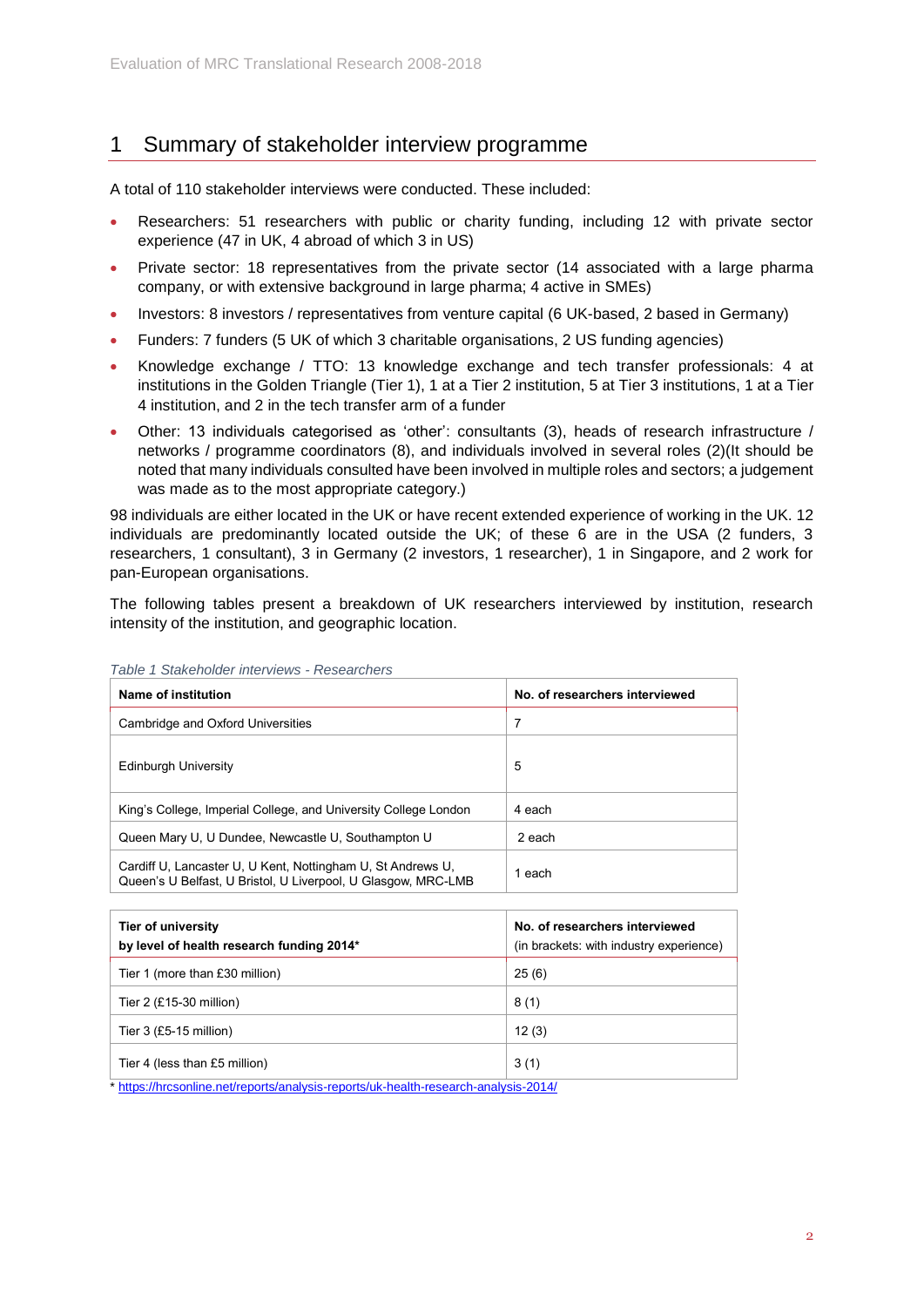| <b>Location of</b><br>institution | <b>Name of institution</b>              | No. of researchers interviewed<br>(in brackets: with industry experience) |
|-----------------------------------|-----------------------------------------|---------------------------------------------------------------------------|
| <b>England</b>                    |                                         | 36(9)                                                                     |
| London                            | UCL, Imperial, KCL, Queen Mary          | 14(2)                                                                     |
| South East                        | Oxford, Southampton, Kent               | 8(3)                                                                      |
| East                              | Cambridge                               | 8(2)                                                                      |
| South West                        | <b>Bristol</b>                          | 1 (o)                                                                     |
| East Midlands                     | Nottingham                              | 1(1)                                                                      |
| North East                        | Newcastle                               | 2(1)                                                                      |
| North West                        | Liverpool, Lancaster                    | 2(0)                                                                      |
| <b>Northern Ireland</b>           | <b>Belfast</b>                          | 1                                                                         |
| <b>Scotland</b>                   | Edinburgh, Glasgow, Dundee, St. Andrews | 9(1)                                                                      |
| Wales                             | Cardiff                                 | 1 (1)                                                                     |

## <span id="page-3-0"></span>2 Changes in translational research landscape in last 10 years

#### <span id="page-3-1"></span>2.1 Changes in the broader R&D landscape

Over the past 10 years, industry has progressively shifted from all in-house discovery to collaboration with or licensing from academia and biotech SMEs, or purchase of small innovative companies. This was driven primarily by high failure rates coupled with the rising cost of later-stage TR, due to the complexity of the underlying science and regulatory requirements, and led academic research to move into the gap that opened in early TR. Industry in turn started looking to collaboration with academic research groups to bring early TR into its pipelines. Large pharma companies often set up a number of strategic partnerships with key research institutions such as London, Oxford, and Cambridge universities and institutions around Boston.

Other factors driving change in the TR landscape were identified by number of interviewees:

- Industry realised that it was not efficient to compete in the early TR space and shifted to collaboration platforms and open science models in this 'pre-competitive' space, e.g. IMI. While interviewees agreed that these platforms have helped to improve collaboration activity in the TR community, some questioned how effective open innovation has been in terms of health impact.
- Large pharma companies reduced their UK operations, releasing an experienced TR workforce. Many of these TR experts retired, but some took on roles at UK academic institutions or started specialist CROs now active in the UK landscape. This helped to support the development of TR programmes at UK universities and publicly funded institutes.
- The '-omics revolution' and large data technologies have led to a recognition that population-based approaches and data sharing across organisations are needed to advance research efficiency.

In UK, the increased focus on translation was driven by the UK government's requirement for funders to demonstrate impact, which triggered the MRC to shift more towards TR, and the government's focus on the life sciences as an engine for economic growth in the UK. This was passed on to the research community through the introduction of the REF impact measures, the requirement for 'impact statements' as a component of proposals submitted to the MRC, and the inclusion of impact categories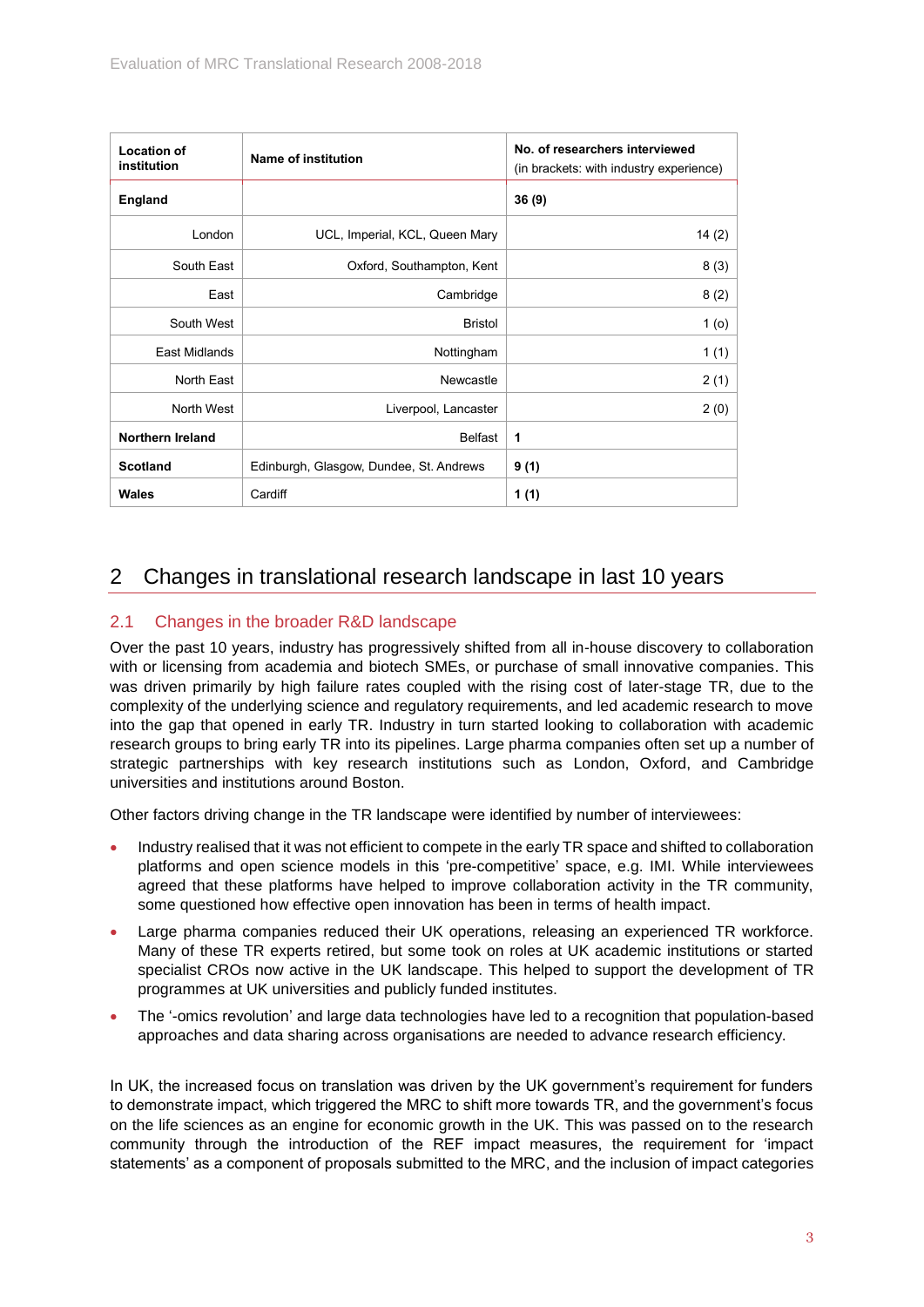in ResearchFish reporting. Other drivers mentioned were the inclusion of individuals from non-academic backgrounds on proposal review panels, the emergence of 'TR success stories' from academia which could function as models, and enhanced general awareness of progress elsewhere, e.g. in the US TR ecosystem (Boston, US West Coast).

As a result:

- The culture of the academic research community has shifted, with many PIs now interested in conducting TR and open to collaboration with industry, and an increase in TR skills in the academic community. Academic researchers who want to engage in TR now have the opportunities to do so; commercialisation and entrepreneurship are no longer frowned upon or considered 'low grade science' (but barriers remain, see section 'Culture and incentives'). One interviewee also commented that a lot more interdisciplinary research is taking place now, e.g. medical researcher partnering with engineers or directly applying for EPSRC grants.
- The boundary between industry and academia has become more 'porous', with better engagement from both sides and an enhanced understanding of the value each can bring to one the other. Academics now also have a better understanding of the importance of factors associated with commercialisation such as IP compared to 10 years ago. Academia can access some of the industrial R&D infrastructure, which was not the case 10 years ago.
- As a result, the volume of 'translatable' research coming out of academia has increased. Representatives from TTOs as well as the investor community explained: The quality and quantity of translatable discoveries, and maturity of projects that investors see has 'improved tremendously over the last couple of years' as a result of increased funding in the ecosystem along with an increase in sources of non-private financing (allowing innovations still too risky for private investment to be taken a bit further until it is taken on by VCs). Another investor said: "In principle, I would say that the quality and the state of projects that come out of renowned research institutions like the MRC or Max Planck or Helmholtz has certainly improved since I started in the industry 20 years back. […] The biggest change has been really since 2010.". Academic researchers are increasingly using the spin-out route to commercialisation, generally to develop a technology to the point where it becomes interesting for a third party corporate entity.
- A number of UK universities have increased their capabilities to support commercialisation, such as TTOs and TROs (e.g. UCL, Imperial, Cambridge) – but others have not.
- A few interviewees from academic institutions felt that the increased emphasis on TR and impact had led to 'locking down of findings' through patents, hindering progress in discovery science by making it increasingly difficult to share information and collaborate. However, another described the academic researchers as "much more up now for just posting [their research] on a preprint server and letting other people see it, much less paranoid".

#### <span id="page-4-0"></span>2.2 Changes in the translational research funding landscape

Interviewees from across sectors were in broad agreement that public funders and charities had strongly increased their focus on TR over the same period of time. Interviewees from all sectors explained that in the UK, the MRC and other funders established dedicated funding streams and the overall TR funding landscape diversified. This included the establishment of the NIHR, a large investment providing "excellent TR infrastructure" (but not available outside England), as well as enhanced TR funding from charities (e.g. Wellcome, CRUK) and through European research programmes. In addition to the MRC's dedicated TR funding streams, four interviewees (two researchers, two from private sector) called out the Wellcome Trust's Seeding Drug Discovery scheme as having been an important addition to the funding landscape.

Several interviewees from the venture capital community and researchers/KE professionals associated with the top UK universities also agreed that for the past 4-5 years, the level of capital available from VC funds had increased again (following the drop as a result of the financial crisis in 2008). However, a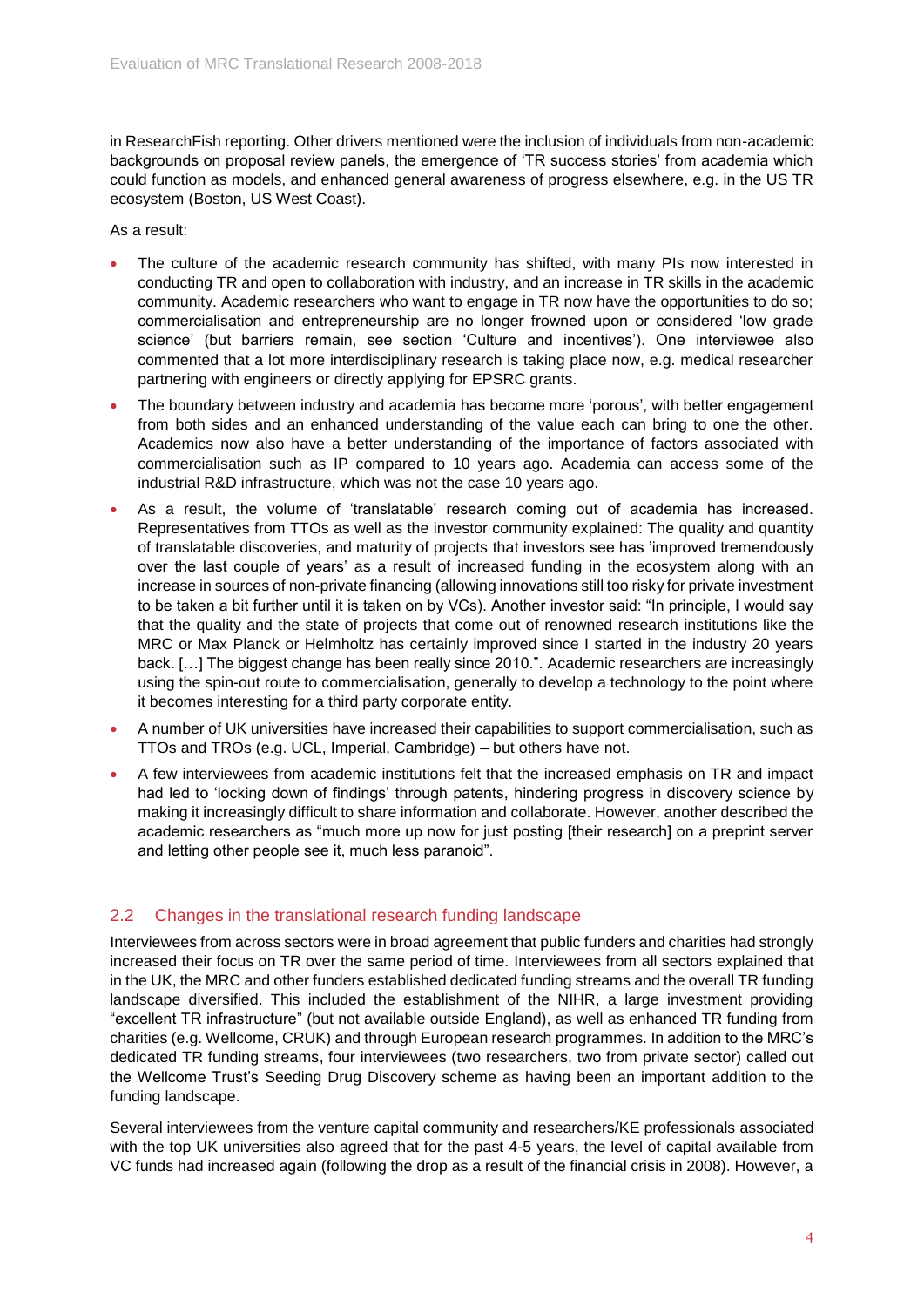few interviewees (two researchers, one funder) thought the overall level of TR funding at academic institutions had fallen, due to a decrease in investments from large pharma companies, and level public funding against a backdrop of rising research costs. A small number of interviewees, including investors, a representative from the private sector and a funder, thought that TR in the UK was now more difficult than 10 years ago, due to rising costs and increased administrative and regulatory burden. As one interviewee from the investor community commented: "I get a sense that translational research has got harder to do. Certainly, once you start getting closer to patients, it's harder, more bureaucratic, the clinicians have less power, it takes too long, it's too expensive. That's what I would generally say about most translational research. I think the UK has gone from being a good place to do translational research to a heavily bureaucratic and obstructive place to do translational research."

Interviewees across sectors (except 'other') specifically acknowledged the MRC's contribution to supporting high level discovery science to underpin TR and providing seed funding to bridge the 'valley of death' between discovery science and TR, which has led to cultural changes in the research community. By investing substantial resources, the MRC was seen by several interviewees to have helped to de-risk a number of research areas such as stratified medicine and regenerative medicine (mainly mentioned by academic researchers, but also individuals from other sectors). Several interviewees, both academic researchers and from the private sector, called out the MRC's important role in driving industry partnerships, as well as its efforts to improve alignment with other funders, e.g. in research consortia. Facilitation of academia-industry interactions and collaborations (e.g. by appointment of members of industry to review boards, and via asset-sharing schemes) was generally seen to have had a positive impact on the UK's TR landscape. As one interviewee with a career spanning large pharma and academia explained: "The MRC are, and I say this because I worked internationally, they are probably one of the best research funding councils on the planet, because the UK is very strong in it. But what they really did then was say, right, can we actually grease the wheels to bring a lot of the industry together? We were struggling as an industry to move some of the big challenge areas forward, because it was bankrupting every company individually. The MRC really got behind a lot of the pre-competitive work. They let us all come together into the same ballpark.". A few interviewees also commented that research over the last ten years had increased in 'back translation', i.e. understanding patient's basic disease and resistance mechanisms driving the next generation of studies, supported by increased interaction with care delivery organisations and patients.

#### <span id="page-5-0"></span>2.3 Research developments

Interviewees highlighted the following broad research developments over the last 10 years:

- Many interviewees pointed to the move from studies based on single observational data to using large datasets from multiple sources, e.g. combining various -omics, digitalised imaging data, as well as patient-reported data (enabled through digital health technologies). This has brought with it the opportunity to:
	- Shift from a reductionist to a more holistic approach to disease and patient needs
	- Move to therapies tailored to the individual patient, rather than to populations (stratified medicine / personalised medicine)
- This shift was enabled by the 'data revolution' and the ability to share data across research groups.

A future area of research identified by many interviewees related to the area of data integration, i.e. how to enable full analysis drawing on data from disparate data sources, involving computer science, AI and machine-learning. One interviewee pointed to the continued need for harmonisation of patient assessment, to enable comparable data to be collected.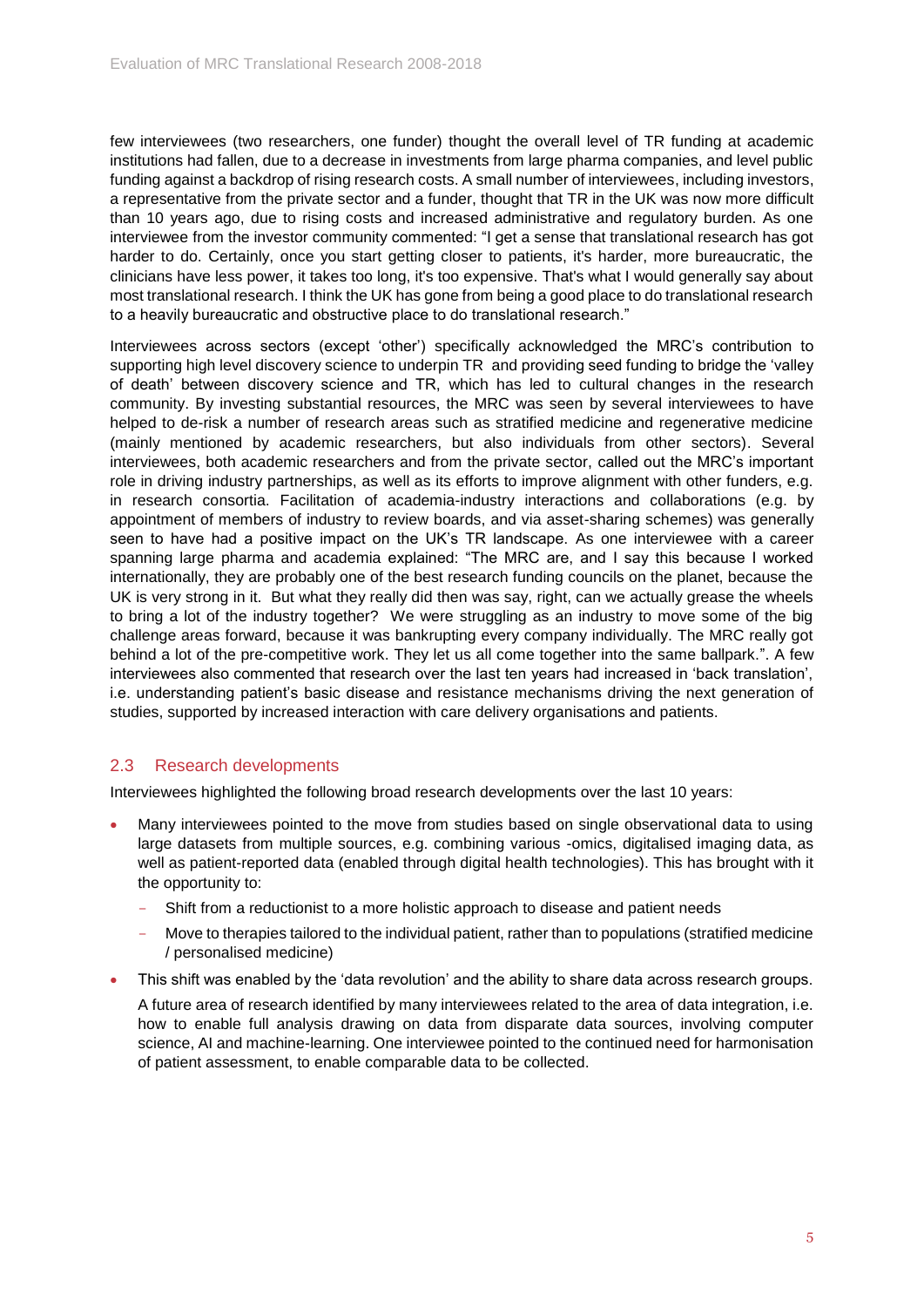Other developments mentioned were:

- A shift from animal models towards human model systems, responding to the high failure rate of animal models. This has led to increased use of patient samples/human tissue samples and cell cultures, and development of human biomarkers (e.g. in neurology).
- A shift from small molecule drugs to biologics/molecular medicine. This also shifted the 'location' of expertise: While capabilities in small molecules are much stronger in industry than academia, biologics capabilities are (also) strong in academia. There was concern that the shift towards biologics and the downsizing of large pharma in the UK would lead to a drying up of the drug discovery pipeline and loss of skills in medicinal chemistry.
- The emergence of novel modalities and technologies, e.g. gene and cell therapies, regenerative medicine, gene editing enabled through CRISPR-Cas9, CAR-T cell therapy/immunotherapy
- A few interviewees pointed to the maturing of the digital health field: While this area is still not taken as seriously as conventional health interventions, some applications have seen substantial successes in tackling major diseases (e.g. a reversal of Type 2 Diabetes in 30-40% of users).

#### <span id="page-6-0"></span>2.4 The role of public funders

Interviewees broadly agreed that public funding has a fundamental role in TR, especially in three main areas:

- Funding the early stages of TR and de-risking innovation to the point where the private sector can step in, thus helping to bridge the gap (T1 gap) between basic and translational research
- Enabling high quality basic science / discovery science research to feed the TR pipeline
- Addressing areas of unmet need (e.g. antibiotics, mental health, rare diseases, infectious diseases) and of limited commercial interest (e.g. repurposing, prevention, paediatric drugs), particularly where there is high potential for impact

Other roles for public funding mentioned by some interviewees were:

- The creation and support of research networks and platforms across sectors and organisations, e.g. academic research groups, industry and NHS biomedical science base. A few interviewees mentioned working with regulators and nurturing interactions with SMEs as especially important.
- Funding and maintenance of key research infrastructure such as clinical trial units, patient registries and cohorts, catapults etc.
- Supporting novel, high-risk research approaches with potential for high impact
- Steering researcher behaviour by incentivising TR and cross-sectoral collaboration
- Training and investing in individuals and their career development

There was broad consensus among interviewees that the UK is now better equipped for translational research than it was 10 years ago in terms of both people and facilities, and that public funders such as the MRC, NIHR, Innovate UK and the Wellcome Trust have significantly contributed to this outcome.

Infrastructure and facilities for TR have also improved significantly. Public funding has played a role in creating and supporting these e.g. through measures such as InnovateUK's funding for Advanced Therapy Treatment Centres, the NIHR's BRCs and investments from the MRC such as the Dementia Platform, the Farr Institute, the Genomics England Data Centre, and the MRC CTUs. In addition, programmes such as the NIHR Invention for Innovation scheme (i4i), as well as the Biomedical Catalyst and other Innovate UK schemes have been important for growth in the SME sector enabling them to move their inventions to the next translational phase and leverage investment from outside sources.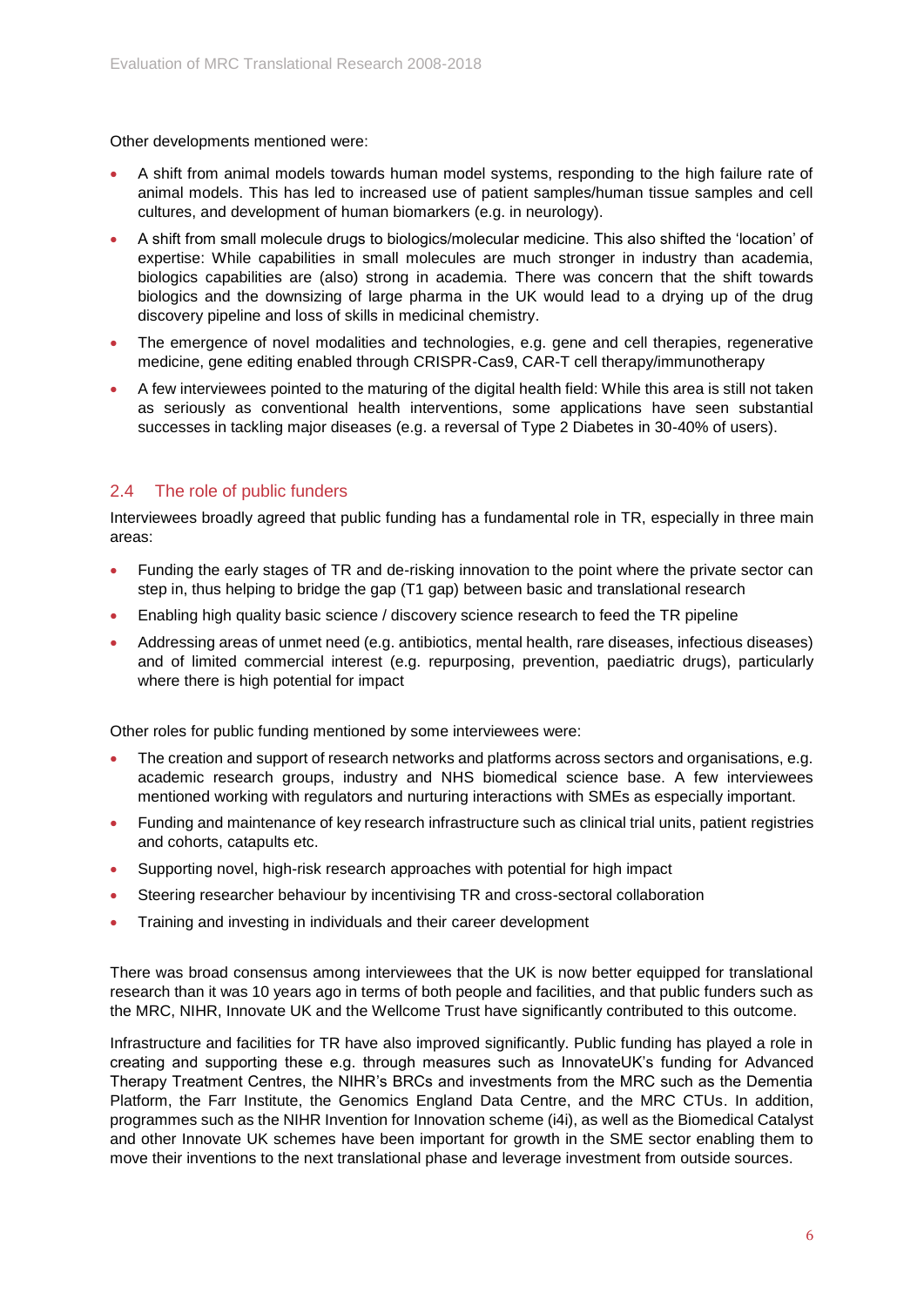#### <span id="page-7-0"></span>2.5 MRC funding and individual schemes

Many interviewees from across stakeholder groups considered the MRC a global leader in supporting TR and establishing innovative partnerships with industry (often ahead of other UK research councils), which in turn has driven changes in the level and nature of TR activity and research culture in the UK. Two interviewees from the USA considered the UK's early TR programmes (e.g. DPFS, NIHR i4i) ahead of the US NIH in some respects; the latter were perceived as narrow and providing support only for the fairly well-established technologies. Two (other) interviewees, with academic research backgrounds, felt that CRUK had been the leader in enabling TR (e.g. "CRUK really led 15-20 years ago, driving to embed and educate drug discovery within the academic setting to ensure that the appropriate studies were done early in the course of basic research to ensure the right decisions could be made later on in the process."); these efforts were soon followed by the MRC and the Wellcome Trust. Another interviewee pointed out that the MRC was ahead of other research councils in supporting TR. Other interviewees pointed to the Wellcome Trust's Seeding Drug Discovery scheme as having been a strong driver of TR in the academic community. The technology transfer arm of the MRC, LifeArc (previously MRC Technology) was highlighted as a success story, having successfully collaborated with the private sector, supported spin-out activity and licensed IP, giving rise to economic benefit.

At the same time, a number of interviewees warned against shifting too much funding away from basic science, as this was seen as a key source of new material for the innovation pipeline. Nonetheless, a few interviewees also commented that the MRC has balanced its basic science and TR funding extremely well, continuing to support the best discovery science alongside increased facilitation of translation.

#### *2.5.1 Developmental Pathway Funding Scheme (DPFS)*

The DPFS was seen as the key TR funding stream in the UK, helping to bridge the gap between discovery science and TR. Many interviewees felt that the model is well designed, and functions very well, and hence should be maintained or even expanded. To quote one interviewee: "I think funding like Developmental Pathway is really important to sustain translational research through that valley of death, if you like, to enable the future to be seen and for it to be taken up by a company or brought into a larger company and taken to market.".

Most importantly, DPFS was considered to have succeeded in moving assets further along the developmental pathway, many of which have been acquired by companies or led to spin-outs like Meira Therapeutics.

There were positive views of:

- the milestone-driven approach and the requirement for researchers to set out how their science will reach patients (triggering a fundamental shift in thinking from 'interesting science' to 'impact')
- the composition of funded teams, bringing together players from across the TR ecosystem (academia, company, investors)
- the grant selection process. The DPFS review panel, which includes individuals with high-level industry, venture capital, basic research and clinical research expertise and in-depth knowledge of product development and translation processes, was viewed as the main enabler of DPFS's success. However, one interviewee highlighted the need to include a broader range of TR experts, e.g. with a background in diagnostics.

The scheme was seen as having assisted in improving collaboration between academia and industry, changing academic researchers' attitude towards TR, and upskilling of academic researchers. It was also commented that the DPFS (and Efficacy and Mechanism Evaluation [EME]) schemes had made 'repurposing' an acceptable research area for academic researchers.

There were conflicting comments regarding the availability of advice and mentoring for grant holders – interviewees mentioned both the value of mentoring provided by funding committee members from industry and the improvement the MRC could make by supporting projects through provision of expert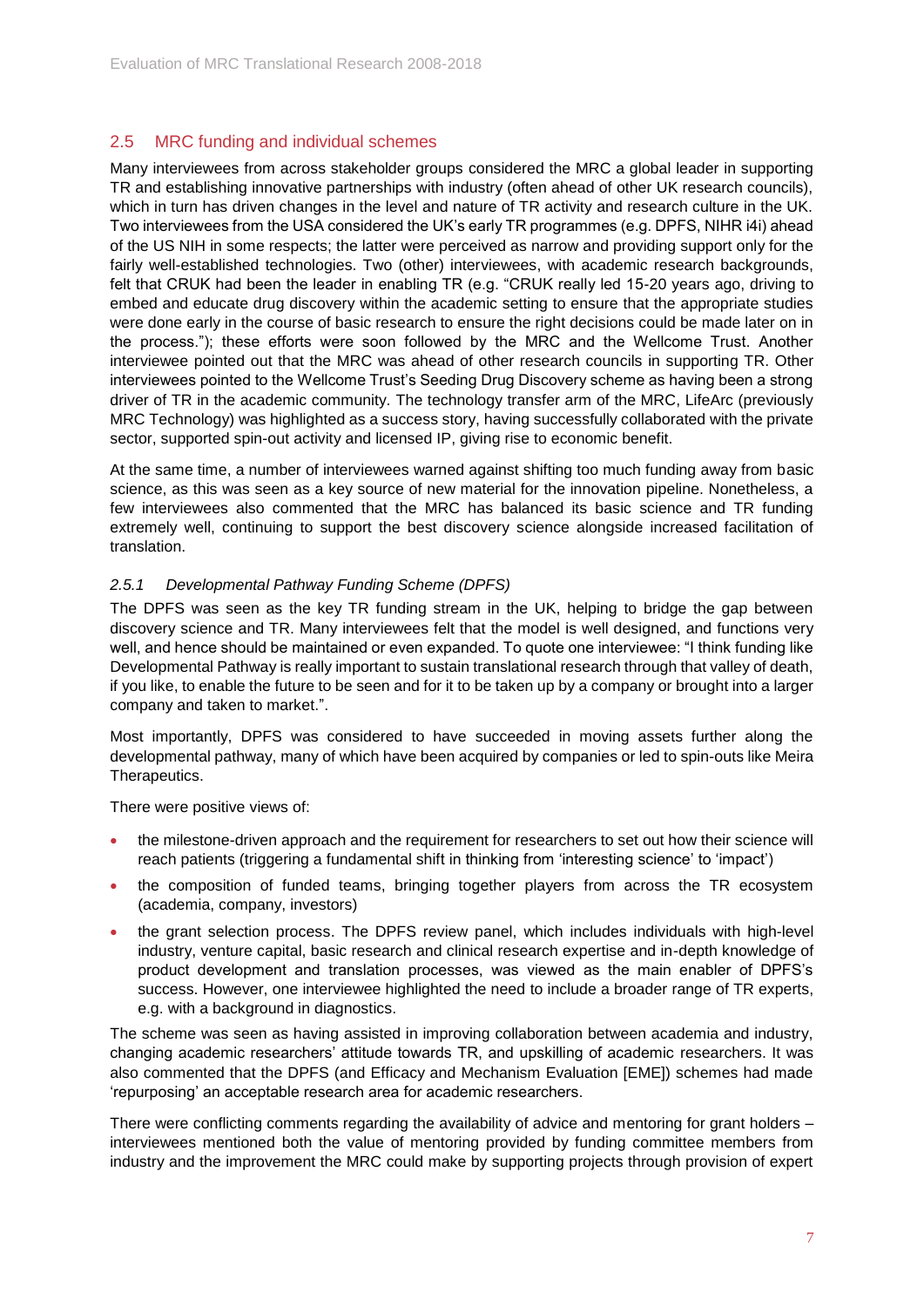advice once they had been funded. Further, one opinion was that many DPFS projects continue to run even though it is clear that they will not meet their overall aim. These should be terminated to free up resource for other research.

A few interviewees highlighted that areas such as digital health, diagnostics, and medical devices were not represented at the same level as drug development within the DPFS portfolio and review panel. One suggestion was that the MRC should broker partnerships between DPFS grantees and industry to help smooth 'handover' and have a rolling open competition for awarding grants to prevent any delays in translation. The rationale for this recommendation was that teams would lose valuable time trying to make industry contacts themselves or waiting for grants to fund the next stage of development.

#### *2.5.2 Confidence in Concept (CiC) scheme*

All interviewees who mentioned the CiC programme were complimentary of the scheme and felt that it has had a strong positive effect on progress in TR by:

- Enabling testing of ideas emerging from discovery science, steering further efforts (with 'fast failure' as a positive outcome)
- Providing an opportunity /lowering the entry barrier for interested academic researchers (especially postdoctoral researchers) to engage with TR and acquire the necessary skills
- Allowing universities to support multi-disciplinary and high-risk projects (for which there is often no clear route to funding)
- Effecting a culture change at universities by providing a devolved budget for TR that facilitates improved connections to investors and industry (e.g. by including them as advisors or reviewers of projects)
- Enabling universities to capture further funds, e.g. from industry or DPFS if proof of concept is established

Most interviewees hence felt that CiC is an important pump-priming scheme which is delivering significant outputs. As a knowledge exchange professional from an academic institution commented: "I started with an institute with no translation, now, about 50% of the PIs engage in translation. That wouldn't have happened without the CiC […]. It has had a huge impact […], it was transformational."

The devolved nature of the scheme was particularly valued, allowing universities to identify and play to their strengths, as well as holding them responsible for engaging in TR. This incentivises institutions to enhance their translational capacity and skills, and to build connections to other players in the TR ecosystem, e.g. industry and investors. For that reason, a number of interviewees recommended putting more money into the scheme. However, it was noted that availability of funding for subsequent stages of the translational pathway was a barrier to capturing the full impact of the pump-priming activity supported by the CiC scheme.

CiC was seen as an important 'feeder' scheme for DPFS, with successful projects often considering DPFS funding to aid progression along the translational/product development pathway. In turn, the DPFS projects, when successful were seen as candidates for the MRC/NIHR EME programme, which funds late stage TR. Many commented that this is how the whole TR pathway is covered between MRC and NIHR.

#### *2.5.3 Other schemes*

The MRC's partnering schemes with companies were seen as innovative and effective in fostering interactions and collaboration between academia and industry as well as improving the knowledge base. Examples included asset-sharing schemes, MRC Industry Collaboration Agreements (MICAs) and industrial CASE studentships. However, some issues were pointed out as well. One interviewee highlighted an issue with asset sharing schemes, such as the MRC/AstraZeneca partnership that "industry teams on these de-prioritised compounds have dispersed by the time the academic researcher starts the project, and there is no further clinical trial supply". Another interviewee questioned the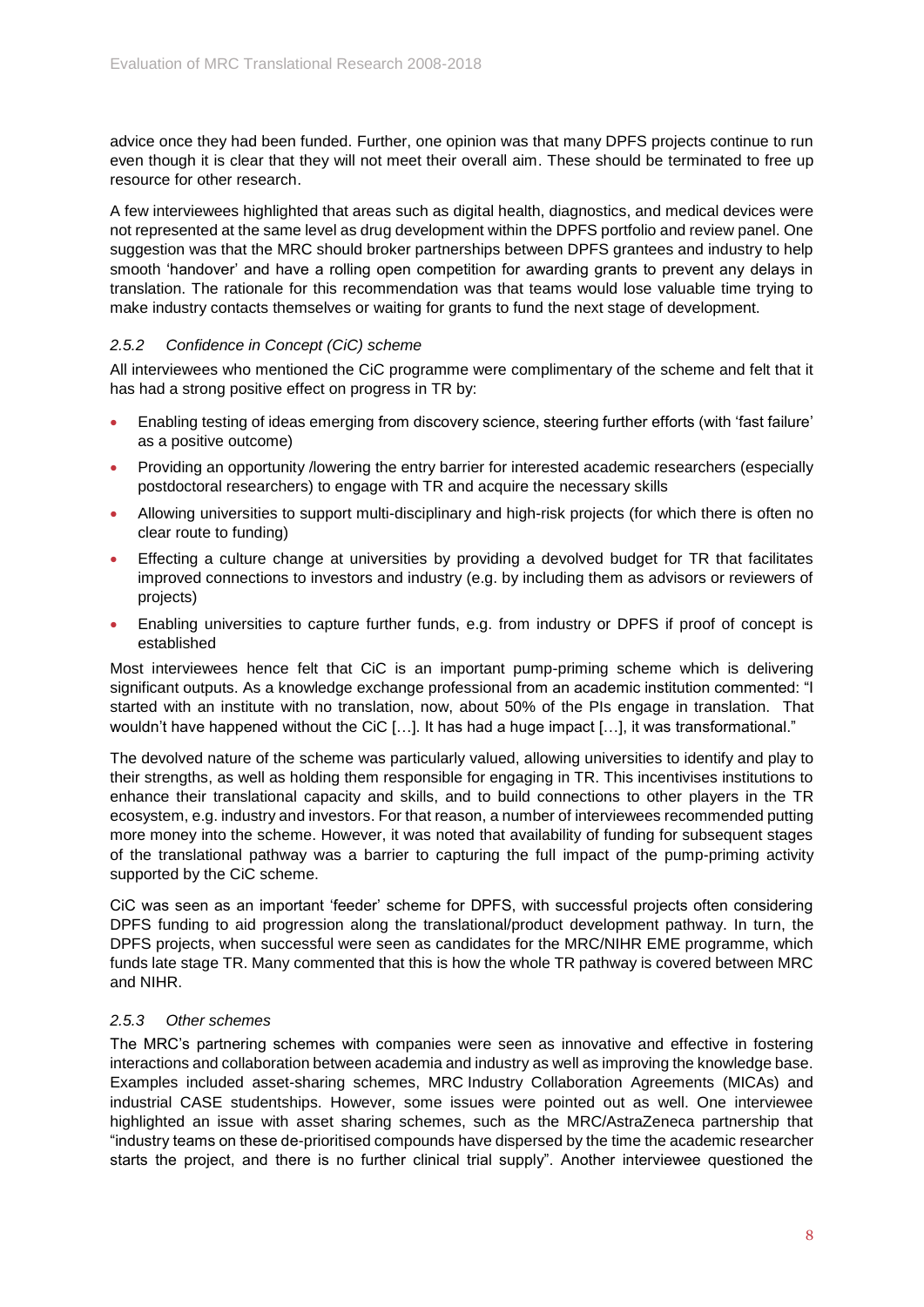rationale for using deprioritised compounds for academic research stating: "if the companies have deprioritised it, there's a reason why". On the other hand, one individual felt that encouraging industry to share assets was in itself important as it enables not only TR but also interrogation of basic biological pathways, and another advocated having similar drug discovery/screening initiatives jointly with industry in areas of unmet need (e.g. rare diseases and infectious diseases). Among the few interviewees that mentioned MICAs there was a difference of opinion with regard to their impact, with one interviewee mentioning that the bureaucracy associated with them can be an issue.

The Proximity to Discovery funding stream was mentioned by a few interviewees as having led to increased understanding and collaboration between academia and the private sector despite being supported with a very modest amount of funds. Activities supported included people exchanges, often involving first time principal investigators or postdoctoral researchers, and university-academia events, discussion forums and presentations. This role in supporting cultural change was seen as the most important impact of the stream.

Several interviewees are following the implementation and impact of the Clinical Academic Research Partnership (CARP) scheme with interest. The scheme fills an important gap in the UK TR community, especially as pressures on the NHS (and the perception of low priority given to research in the NHS) had been a barrier to engagement of clinicians in research. However, one interviewee was unsure about whether the MRC should support such a scheme.

Interviewees had very positive views of MRC-supported research consortia and networks as these were effective in bringing the various players of the TR ecosystem together, enabling pooling of resources, infrastructure, and expertise. For instance, the Stratified Medicine Initiative was considered a very successful example of how researchers, companies, patient organisations and charities working in a particular disease area could be brought together to explore new molecular and cellular pathways from the point of view of precision medicine. One example given was the EMINENT (Experimental Medicine Initiative to Explore New Therapies) network involving the MRC, GlaxoSmithKline and five UK universities, which studies a range of inflammatory diseases. This collaboration represented a step change from previous models of 'handing over funding' to academic researchers to a truly collaborative approach of joint working.

Stakeholders with experience of the MRC's unit/intramural funding model stated that the model itself was key in their ability to do TR. In their opinion, the block grant gives units flexibility and autonomy to pursue projects in the manner that they prefer, allowing them to adopt a more team-based approach, take on more risk and be more generous with money, time and credit for the research.

Platforms and other infrastructure such as the UK Biobank, Dementias Platform UK, Health Data Research UK, patient cohorts and clinical trial units were noted as MRC investments that have made a great difference to the TR landscape in the UK. A couple of interviewees mentioned the Methodology Research Programme and Experimental Medicine Challenges and stated that both worked well. The latter was said to be instrumental in spreading awareness about experimental medicine and allowing researchers to address very specific scientific questions using human subjects.

#### *2.5.4 Gaps in the funding landscape*

Many interviewees mentioned gaps in the funding landscape. Most frequently cited was the gap between early TR and the DPFS. This is especially relevant for institutions without CiC funding, but also applies to institutions with CiC funding, as increased level of pump-priming is needed to move some of the promising innovations to the point where they are ready for DPFS funding. One interviewee pointed to a funding gap to take forward targets identified in screens, e.g. through the MRC-AZ/UCB discovery platforms. Suggestions included a larger envelope for CiC funding, or an 'earlier stage' DPFS funding strand.

A few interviewees identified a gap post-DPFS, e.g. from DPFS to EME or from DPFS to industry/VC investment, as technologies are often not yet sufficiently advanced. Especially the need for, and cost of, robust lead optimisation was highlighted. Coordination between funding streams was noted as an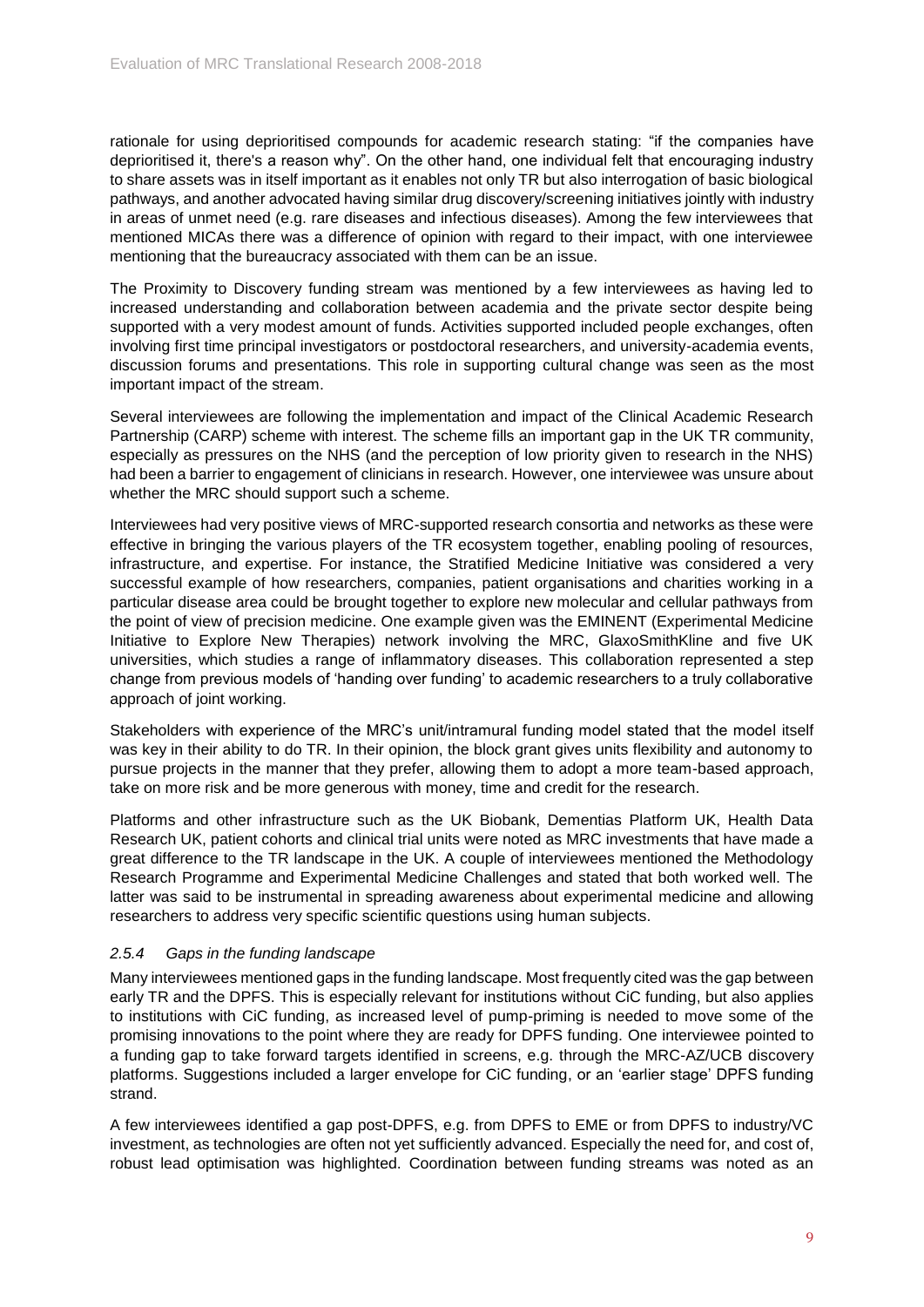important aspect, e.g. the need to apply the same prioritisation criteria in DPFS and EME committees so that successful DPFS projects are able to continue to the next step.

Several interviewees did not see any gaps in the MRCs portfolio. As one interviewee explained: "I think [the MRC's portfolio] is well thought through. I think when they've identified a gap along the translational path, they've tried to flood it, for example gaps within industry collaboration, gaps enabling researchers to access the DPFS-type funding. […] They have discussions around how to impact their strategy and they're taking advice from industry, they're taking advice from senior clinicians, from academic researchers with broad backgrounds […], they work hard to ensure a diverse set of opinions are heard.".

Other gaps highlighted by a small number of interviewees include:

- Interdisciplinary research, especially bridging MRC and EPSRC expertise
- Bridging research coming out of MRC-funded consortia to be taken on by an individual company (not many instruments available to move into Phase I studies)
- Experimental medicine
- Methodology and statistical approaches in early TR (which would improve reproducibility)
- Medical devices
- Public health research: population and community-level approaches; PHE undertakes strategically important research for the UK not conducted in Universities (e.g. radiation) but cannot receive UKRI funding

When asked about future developments, interviewees pointed to a funding gap related to computational/*in silico* approaches, machine learning, artificial intelligence, as well as methods for data integration/big data. Other areas mentioned included mental health and drug discovery/medicinal chemistry. A small number of interviewees expressed concern that too many funders (including charities) had shifted their focus on TR and feared that a funding gap for fundamental research was emerging.

Some interviewees commented that they did not see any specific gaps, but that the overall level of funding was insufficient (both, per project and number of projects funded) (see section [Funding\)](#page-14-0). A few interviewees were also concerned with MRC funding being 'spread too thinly'. Suggestions for improvement included taking a strategic funding approach by focussing on promising technologies not yet sufficiently de-risked to be taken up by industry, or formation of centres of excellence around specific themes (see section [Local clusters and thematic networks\)](#page-20-1).

#### <span id="page-10-0"></span>3 Enablers and barriers of translational research

Interviewees commented that the most important factors in enabling TR were researchers with TR capabilities (skills) working in teams (collaboration), the 'right mindset' (attitudes and culture), and funding. Institutional support and thriving local TR ecosystems (clusters) were also frequently mentioned.

#### <span id="page-10-1"></span>3.1 Skills

A range of skills were mentioned by interviewees, falling into three categories:

- a) TR skills
- b) Commercial and entrepreneurial skills
- c ) Skills in specific research disciplines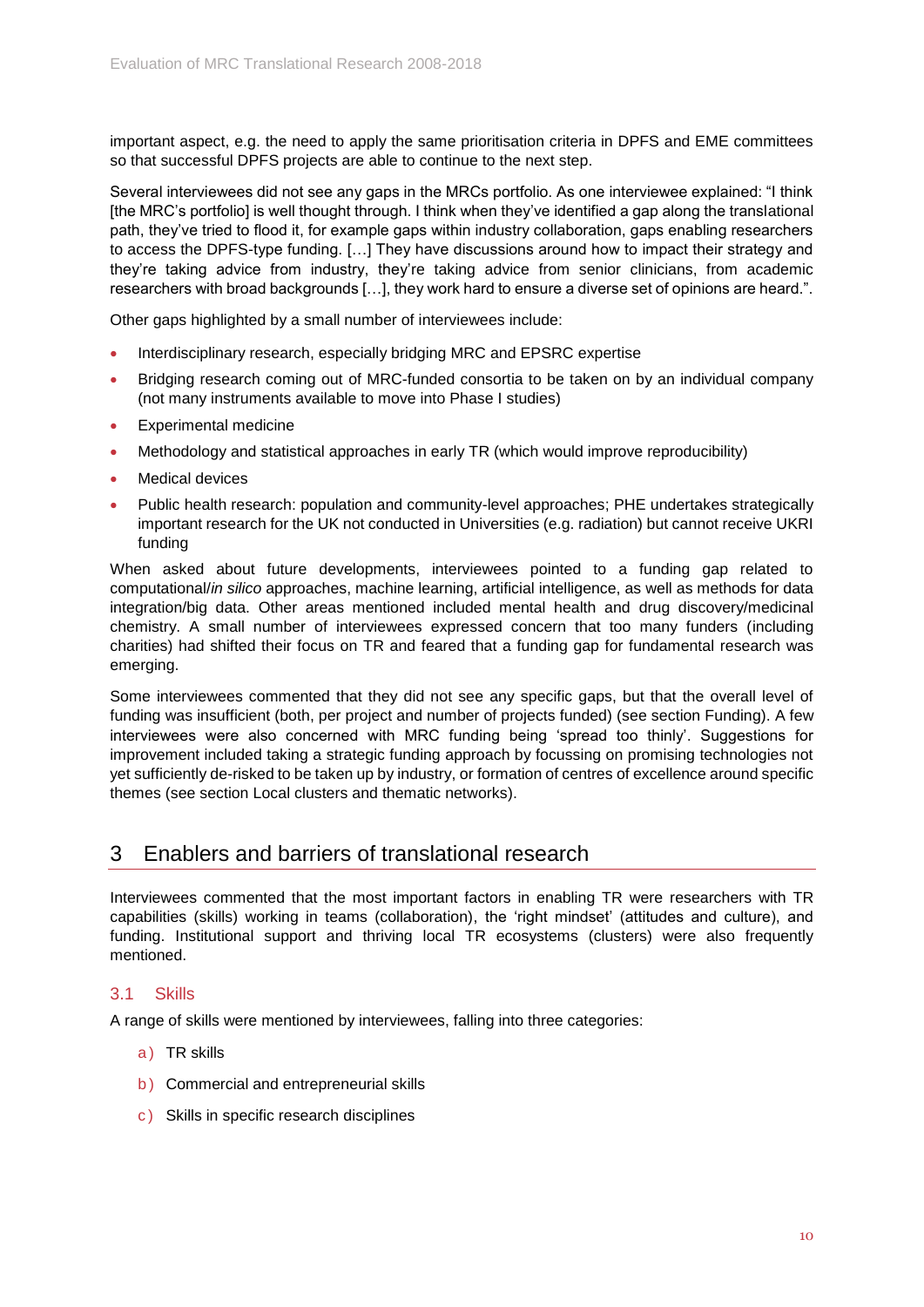#### *3.1.1 TR skills*

Interviewees from all stakeholder groups consulted broadly agreed that academic researchers are increasingly aware of the TR skills needed to move their research along the TR pathway. However, while capabilities have improved, interviewees from all sectors agree that significant knowledge gaps remain. Validation studies and knowledge of standard industry models were highlighted as essential for reproducibility of academic research and for projects to be taken up by the private sector. A number of interviewees stressed that the necessary set of skills is best achieved through collaboration (see 'collaboration' below). Hence, academic scientists do not need to duplicate industry skills (and vice versa), but each needs side needs to be aware of requirements and processes on the TR pathway.

Many interviewees highlighted a lack of training in TR. Learning occurs predominantly 'on the job', i.e. by trial and error, as academic researchers have limited training in TR disciplines during their formal education and most have not gained TR experience in industry (see 'collaboration' below). While a few interviewees thought the MRC had offered useful TR courses, many considered training to be a crucial gap in the MRC's support activities. The need to address this issue was seen as increasingly urgent: The downsizing of large pharma operations in the UK over recent years has released industry experts who are now nearing retirement; with limited new talent being trained, the UK is at risk of permanently losing these critical skills.

Suggestions to improve TR, commercial (and also entrepreneurial) skills fell into three broad categories:

- Expansion of TR courses, e.g. as a requirement for access to CiC funding, as part of the CiC roadshow, embedded into the early training of scientists or at MSc level, or as part of regular academia-industry workshops to learn about each other's needs and capabilities
- Access to expert advice, e.g. via mentoring schemes or by providing additional funding for consultants on TR projects. The Wellcome Trust Seeding Drug Discovery and the Wellcome Trust Translational Research Partnership schemes were mentioned as a best practice example, providing mentors and experienced individuals to be included in the project teams. One interviewee suggested a type of tax credit system could be established to incentivise companies to allow their staff to take on advisory/mentoring functions.
- Opportunities for academic researchers to spend time working industry, e.g. fellowships and industry placements. One interviewee elaborated on this aspect, highlighting that it would be more effective to have industry select fellows they want to work with, i.e. matching their interest (rather than having MRC panels select from the pool of candidates).

One interviewee from industry provided an example of the difference in approach between researchers with industry experience and 'more academic' researchers: "The best collaborations are with ex-industry people that have gone out into academia. Some of the collaborations we have with academics are sometimes challenging because they don't really see, they don't really understand well how to progress their project forward. They're quite involved in their own piece of research and they want to go deep rather than going forward sometimes. It also depends on the institution - I do see a difference with the ones which have some industrial influence in their ranks versus those that are more pure science based."

#### *3.1.2 Commercial and entrepreneurial skills*

Many interviewees, especially researchers but also from across the other stakeholder groups, identified a lack of commercial expertise among academic researchers. Regulatory requirements, commercial finance, and the ability to position technologies under development within the current commercial context were among the skills highlighted as essential to consider early in the TR pathway in order to facilitate progression to market. These skills are (still) rarely present in academic settings.

Interviewees also commented that the UK ecosystems lacks entrepreneurs with experience in commercialising innovations, especially compared to the innovation ecosystems around Boston and the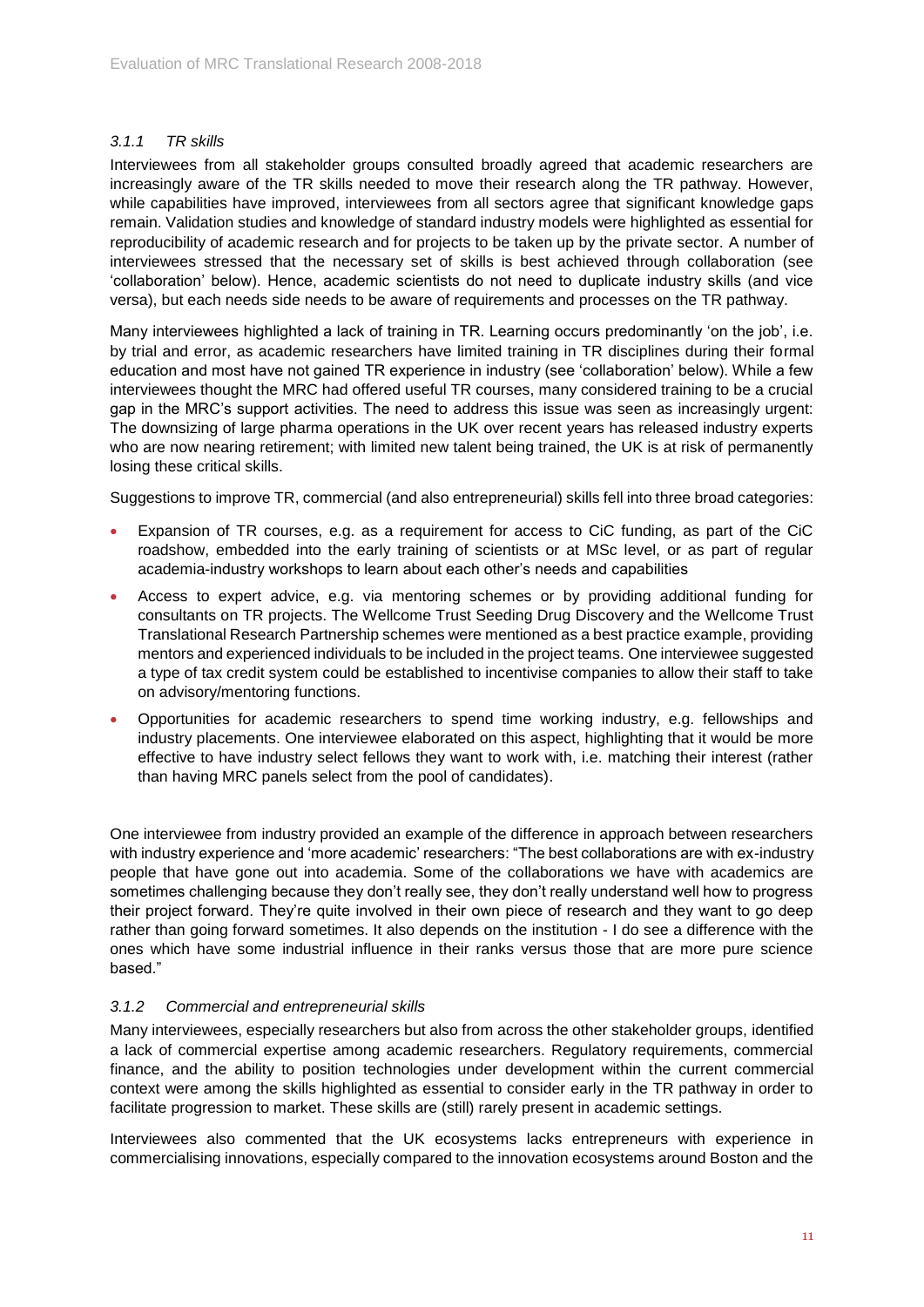US West Coast (see section on 'Entrepreneurial mindset'). However, individuals with entrepreneurial skills and experience are needed to function as models and as a source of advice in the local TR ecosystem.

A few interviewees thought the MRC had driven some improvements in this area, e.g. via the Proximity to Discovery scheme, and through the industry exposure academic researchers were getting as part of DPFS and CiC grants. Some universities have also taken measures to bring in entrepreneurs providing researchers interested in commercialising their technology with advice and direction. Such 'entrepreneurs in residence' can also function as 'innovation scouts', i.e. experienced entrepreneurs who proactively identify research projects with commercialisation potential. For example, King's College London recently hired an expert from Technion (Israel) for this role.

#### *3.1.3 Skills in specific research disciplines*

Interviewees highlighted a range of disciplines with current skills gaps.

Most interviewees from across all stakeholder groups (especially researchers and the private sector) pointed to a lack of skills related to data (data science, AI, machine learning, bioinformatics), required to benefit from the large amount of health-related data that has become available. The USA and China were mentioned as front-runners in this area, with the UK in danger of falling (even further) behind.

Several interviewees highlighted that clinicians were a crucial component of TR teams and expressed concern over a lack of skills in the clinical sciences, such as clinical pharmacology and experimental medicine. This was put down to the lack of incentives and opportunities for clinical scientists in general to engage in TR, as they have to deal with multiple barriers (increasing pressure on NHS services, low priority of research within the NHS, a lack of a clear career structure for clinician-researchers in the UK – compounded by falling grant success rates). One interviewee contrasted this with the situation in the US: "[When] one sees what is available in the US, one realises how crazy it is to do academic medicine in the UK. One really has to suffer through years and years of applying for grants and training, so on and so forth, which really is not seen in other countries around the world. […] It really shouldn't be about suffering, it really shouldn't be about sacrifice, there really is no need for that."

Other areas of skills gaps included medicinal chemistry and health economics.

A few interviewees would like to see more flexible fellowships, enabling researchers to learn skills in other disciplines and bring these skills back into their 'own' discipline.

#### <span id="page-12-0"></span>3.2 Collaboration

There was broad agreement across stakeholder groups that collaboration is essential to progress in TR.

Collaboration was described as a way to bring together the necessary skills which – given the breadth of expertise required – is beyond a single research group. This includes both, a) collaboration across disciplines and universities, and b) linking up across sectors combining scientific expertise from academia with private sector R&D experience and the NHS (clinical expertise/access to patients). Successful collaboration requires that individuals come to the table with an open mindset, i.e. a 'culture of collaboration'. A few of interviewees pointed out that some of the most successful UK drug discovery projects had combined academic and commercial expertise within one team, e.g. Abiraterone (CRUK Institute for Cancer Research) and Keytruda (MRCT). The University of Dundee was also mentioned as an example of an academia-industry collaboration that 'works.

#### <span id="page-12-1"></span>*3.2.1 Academia-industry collaboration*

Many interviewees, including both researchers and representatives from the private sector, felt that attitudes to collaboration between academia and the private sector had improved: While 10 years ago industry and academia still operated each in their own 'silo', industry nowadays seeks academic input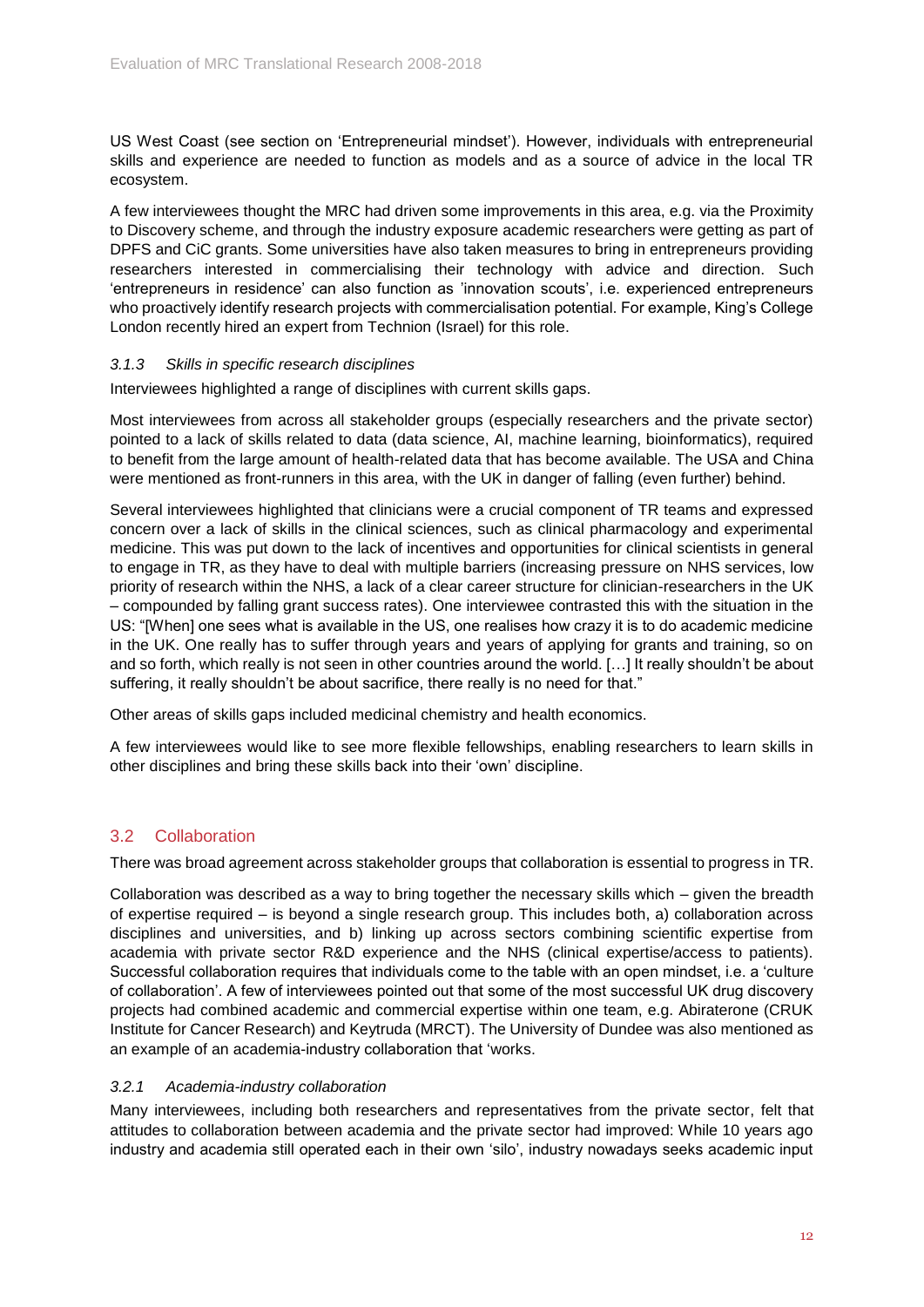to inform early stages of their R&D projects, and academic researchers are aware that moving their research along the TR pathway requires collaboration with industry. Several interviewees, from across stakeholder groups, pointed out that the MRC's funding schemes, such as the DPFS, CiC and the AZ/UCB schemes, had helped to improve this mutual understanding and openness to collaboration, and provided funding to drive the development of partnerships. Representatives from TTOs agreed that a culture change was evident in academics' views of industry collaborations, which were suspicious and standoffish in the past and are now 'warmer'.

However, a number of barriers to collaboration were mentioned.

The issue cited most frequently related to the lack of 'team science' in academia. The performance metrics and reward structures of academic institutions (in the life sciences) do not place sufficient value on team science and fail to incentivise academic researchers in joining large collaborative projects (see section 'Culture and incentives'). Several interviewees pointed out that as a result, academic researchers did not have the necessary skills to work in large teams across multiple disciplines and sectors.

Another barrier relates to the difficulty of finding the 'right' collaboration partner with complementary expertise. This process remains mainly serendipitous, e.g. through chance encounters at meetings, or through targeted approaches (e.g. via contacts provided in publications). This is especially problematic for academic researchers as the relevant contacts in industry are not easily identifiable on company websites, and small companies without staff and resources to dedicate to academic liaison. A few interviewees suggested that the MRC could assist further integration across sectors by further supporting collaborative networks and platforms. One interviewee highlighted the MRC cohort scheme as an example of how academia, industry and the NHS can be successfully linked; another cited the Cell and Gene Therapy Catapult as very useful in this context as it provides academic scientists with a point of contact for engagement with companies. It was also suggested that the MRC take a more proactive role in supporting academia-industry connections, including through the organisation of informal networking events and setting up of a website where industry can gather information on current university research and identify stakeholders of the MRC funds. However, government funded portals or databases were not considered effective by TTOs. As one representative from a TTO commented: "We tried signing up to about six or seven portals simultaneously and did not get one single hit through any of those sites".

Many interviewees emphasised the need to increase researchers' ability to move between academic and industry positions, as this 'fluidity' was considered essential to building strong collaborations and networks (and to enable academic researchers to acquire the necessary TR skills). This is currently blocked by the reward structures of academic institutions, leaving researchers trying to return from industry at a disadvantage over those who remained in academia (see section 'Culture and incentives'). One interviewee pointed to the US system of dual appointments between universities and industry; another suggestion was to offer flexible fellowships for academic researchers to work in industry (without a strict timeframe, as the duration needs to adapt to the research progress made).

One interviewee raised the issue of changes in company strategy, leaving collaborating academic researchers 'stranded' as projects are terminated (due to strategy rather than scientific reasons). Examples are GSK's recent withdrawal from fibrosis and respiratory R&D and Pfizer's terminating their neuroscience programme. These reorganisations left many academic research teams hanging; the suggestion was to require a ringfenced contribution from industry as a condition for funding collaborations. Another interviewee from academia was concerned that shared academia-industry platforms were really inequitable and knew of a number of cases where "they're actually highly exploitative".

#### *3.2.2 Collaboration between basic researchers and clinicians*

A few interviewees explained that collaboration between basic researchers and clinicians is crucial, highlighting two aspects: 1) Clinicians enable the 'circular' dimension of TR ecosystems, as they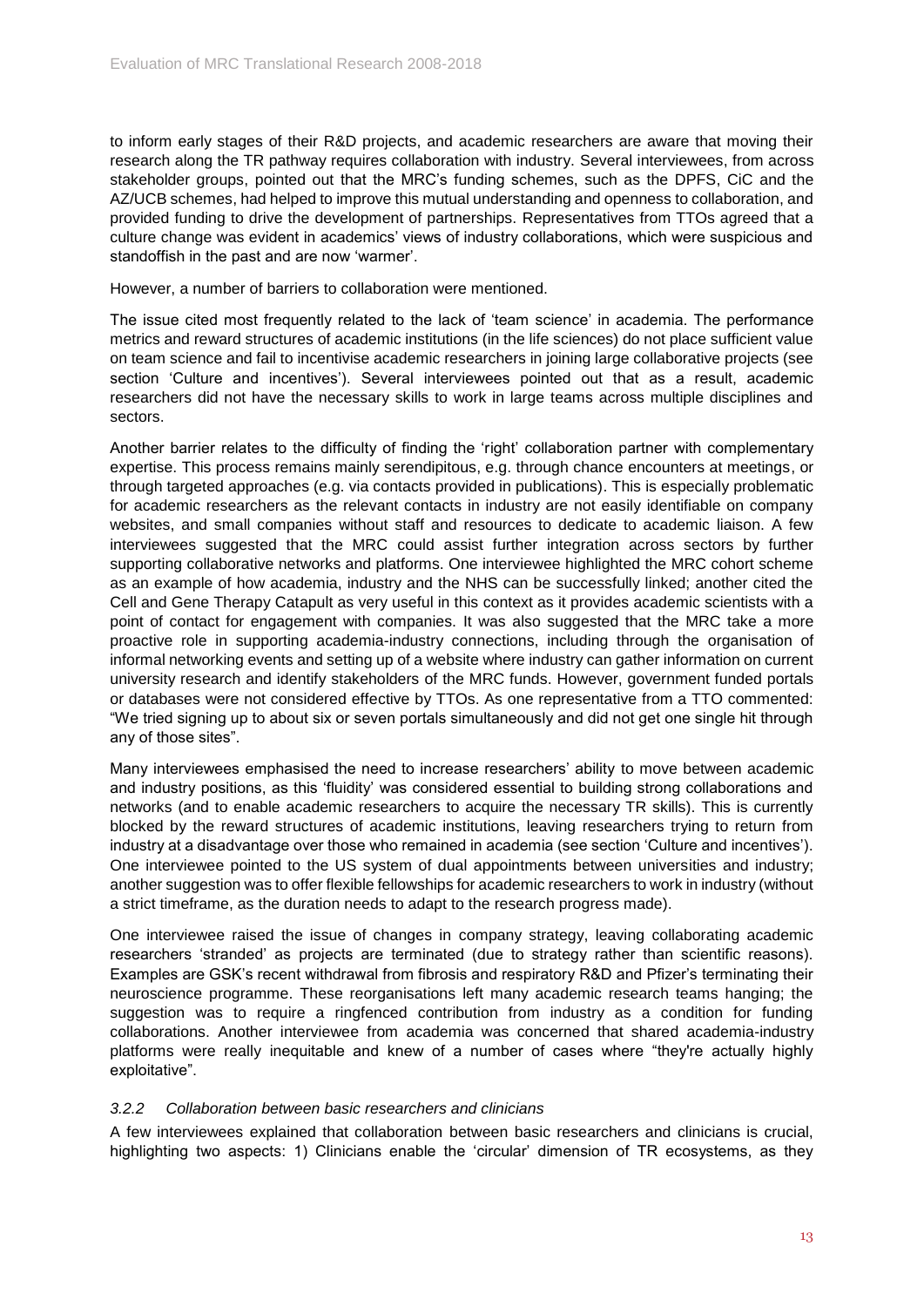understand patient problems and needs. This input is necessary to optimally frame the basic science hypotheses to be tested. 2) When discoveries advance along the TR pathway, clinicians can provide access to human tissues and experimental models, and eventually patients. Given the issues frequently encountered with animal models, this approach allows for accelerated progress into the clinic – or a 'faster failure' saving time and resources. However, challenges to collaboration with clinicians have increased as pressure on the NHS (and on service delivery) has intensified (see section "Culture and Incentives").

#### *3.2.3 Collaboration across disciplines*

Collaboration between academic groups was not seen as problematic; however, several interviewees highlighted the need to work across disciplines and barriers to these type of research projects. An example provided was the area of digital health, where health care practitioners and data scientists need to come together to gather patient data and use machine learning techniques to analyse the data and improve health outcomes. Another interviewee highlighted research areas that need to draw on both medical and engineering expertise, an example being research on air pollution which combined both aspects of human health and technology development to measure air pollution.

Barriers mentioned related to the lack of funding streams for some multidisciplinary areas ('projects falling between research councils'), and to cultural barriers, e.g. where medical researchers and engineers 'speak different languages' – and are housed in separate university departments.

A few interviewees considered 'place' an important driver for collaboration, facilitating interaction to start and implement projects, and sharing of resources and infrastructure (see section [Local clusters and](#page-20-1)  [thematic networks\)](#page-20-1).

#### <span id="page-14-0"></span>3.3 Funding

While interviewees concurred that more funding for TR was available now compared to 10 years ago, they broadly agreed that a number of funding issues remained, falling into three main categories:

- the low level of overall funding available for TR in the UK
- the low level of funding available for individual TR projects
- the short-term nature of TR grants, failing to provide a continuous TR funding pathway

#### *3.3.1 Overall level of funding available for TR in the UK*

A few interviewees, including individuals involved in reviewing grant applications, noted that the overall level of funding for TR was too low in the UK, with many promising projects unable to secure further funding. One interviewee explained that this leads to funding committees selecting relatively conservative proposals, shying away from higher risk projects that propose to test the newest and most innovative approaches. A number of interviewees from across stakeholder groups pointed to the risk to TR investment post-Brexit. At the same time, there was a recognition that the MRC needed to balance funding for basic research with funding (the much more expensive) TR. A few interviewees recommended funders focus on strategic areas, both in terms of disciplines/technology and geography (see section [Local clusters and thematic networks\)](#page-20-1).

#### *3.3.2 Size of TR grants*

A number of interviewees highlighted that the level of current grants was insufficient to adequately cover the higher costs of TR, such as PK/PD and toxicity studies. As one interviewee from industry put it: "Of course funding is important [for TR]. And sufficient funding to ask and answer the right questions. There are some schemes that provide very, very small amounts and proof of concept funding; those sorts of funds do help answer a question but you could almost say they just take the project one step further into the valley of death rather than they bridge the valley of death.". A perception from abroad was that the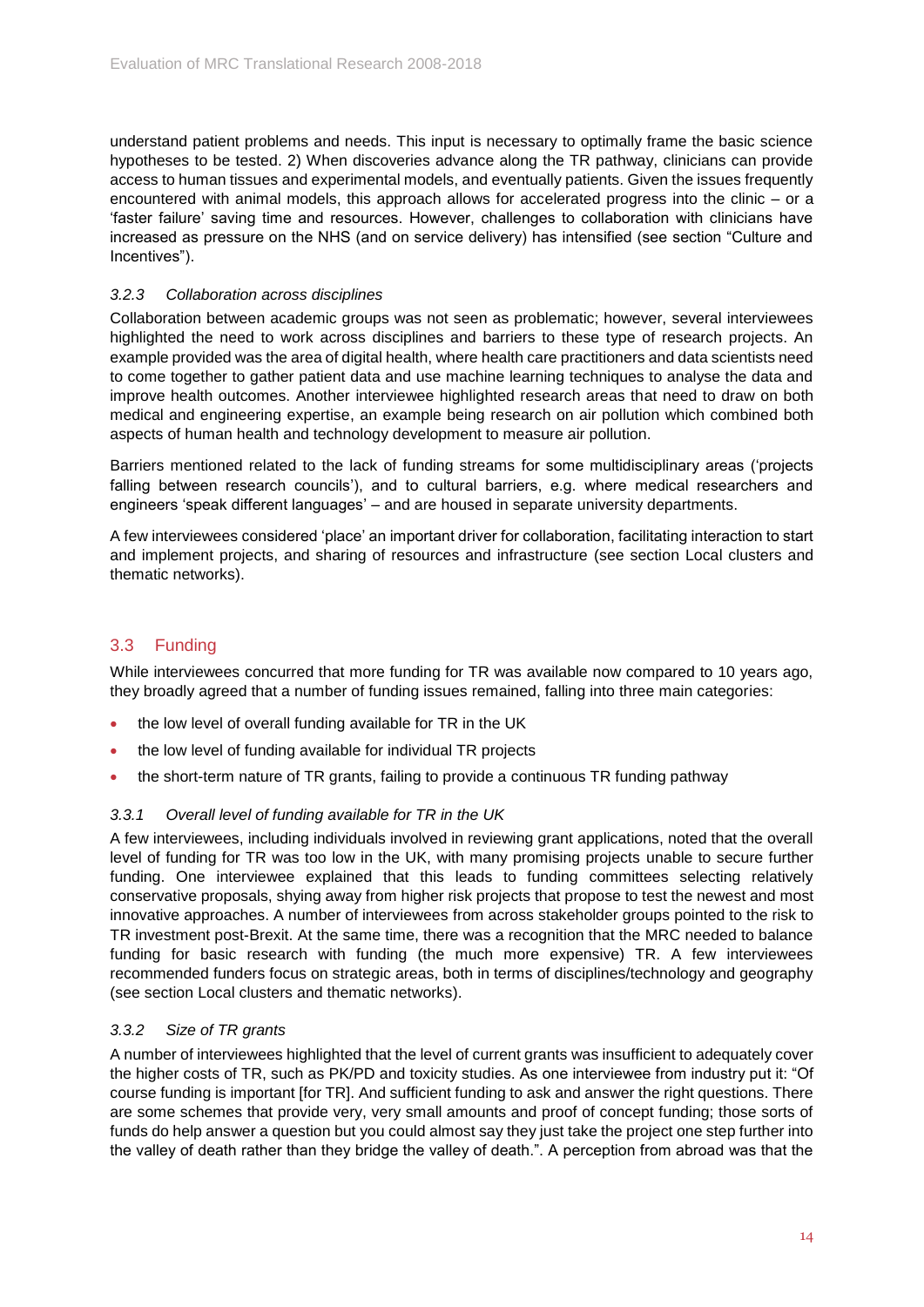level of funding available in the UK was lower than in the USA, which has "a lot of places fully set up in terms of driving such translational studies, whereas in the UK, there are state of the art facilities [...] specific to certain cities and certain centres, but much more variable outside of these".

#### *3.3.3 Short-term MRC grants and the lack of a continuous funding pathway*

Many interviewees commented that MRC grants are too short-term, covering only short stages in TR pathway. Researchers need to secure further funding at relatively short intervals, slowing down research projects (e.g. staff moves on). This represents a competitive disadvantage with research groups elsewhere drawing on published research findings (e.g. in US academia and industry). Many interviewees also explained that the lack of a clear, 'no-gap' funding pathway discourages academic researchers from engaging in TR.

While funding streams in the UK were considered more linked up now than a few years ago, some issues were highlighted, e.g. moving from CiC to DPFS (see section above) and from DPFS to EME. Coordination between funding streams was noted as an important aspect, e.g. the need to apply the same prioritisation criteria in DPFS and EME committees so that successful DPFS projects are able to continue to the next step. As one interviewee summarised the challenge: "Translational research is expensive and requires quite considerable money the further you go down the translational pipeline toward patients. So, it is expensive, but much of the funding is in tranches to milestones and this makes it difficult to have a continuity of effort - if you can only get the next amount, the next tranche of funding if you meet a certain milestone. That's certainly true for retention of staff and continuity of a coherent unit.". The Wellcome Trust Seeding Drug Discovery grants were cited as a good example of how to address this issue by providing a larger funding envelope, allowing proof-of-concept as well as further steps to be tackled.

Longer-term funding was also highlighted as important for studies that yield maximum value through follow-up, such as cohorts, especially as better, non-invasive tools for monitoring people are becoming available. However, as one interviewee explained: "In general, it is easier to propose a new study than to keep following up a group that has already been studied.".

Two representatives from the investor community highlighted that the UK 'piecemeal' TR funding landscape represents a disincentive for investment in the UK. Sufficient resources to advance a TR project quickly to the point where large pharma will take it on is crucial for investment decisions. Two interviewees from the investor and KE communities explained that investors tend to follow 'trends' in terms of the type of technology they invest in, e.g. "Trends come and go very quickly and so you can easily be sitting on something which was in fashion two years ago but not in fashion today, and you've lost your investment that way.". Others pointed to the need to quickly move forward once a patent had been filed. One interviewee from a funding organisation explained that the lack of public research funding, and hence the need to rely on VC funding, has led to many small single product companies being spun out from academia. Given their small size, these companies are bought up easily by larger non-UK industry, without benefit to UK productivity and employment. To address this situation, the MRC needs to fund TR teams at a much higher level; this enables bundling of products and drives TR further along prior to formation of a spin-out.

To improve the situation, interviewees suggested the MRC extend grant durations, make available more funding through CiC-type schemes, and speed up turn-around times in the proposal process. As one interviewee put it: "I think there needs to be much more joined up thinking that if you get funding for an animal study that demonstrates you can fix X, Y, Z with this therapy, there should be an implicit understanding that you will then be able to get the next tranche of funding without a big gap. And I'm not saying you shouldn't have to write a proposal but I think you should be able to write that very easily, have it assessed very easily and know that you're on a quaranteed path that if your basic proof of concept study works then you can move on." Another interviewee suggested that the California Institute for Regenerative Medicine was an example of how these issues could be handled well. A few interviewees also noted that short-term grants cannot support sophisticated research infrastructure (e.g. the inability to commit to service contracts for equipment). One interviewee made reference to Innovate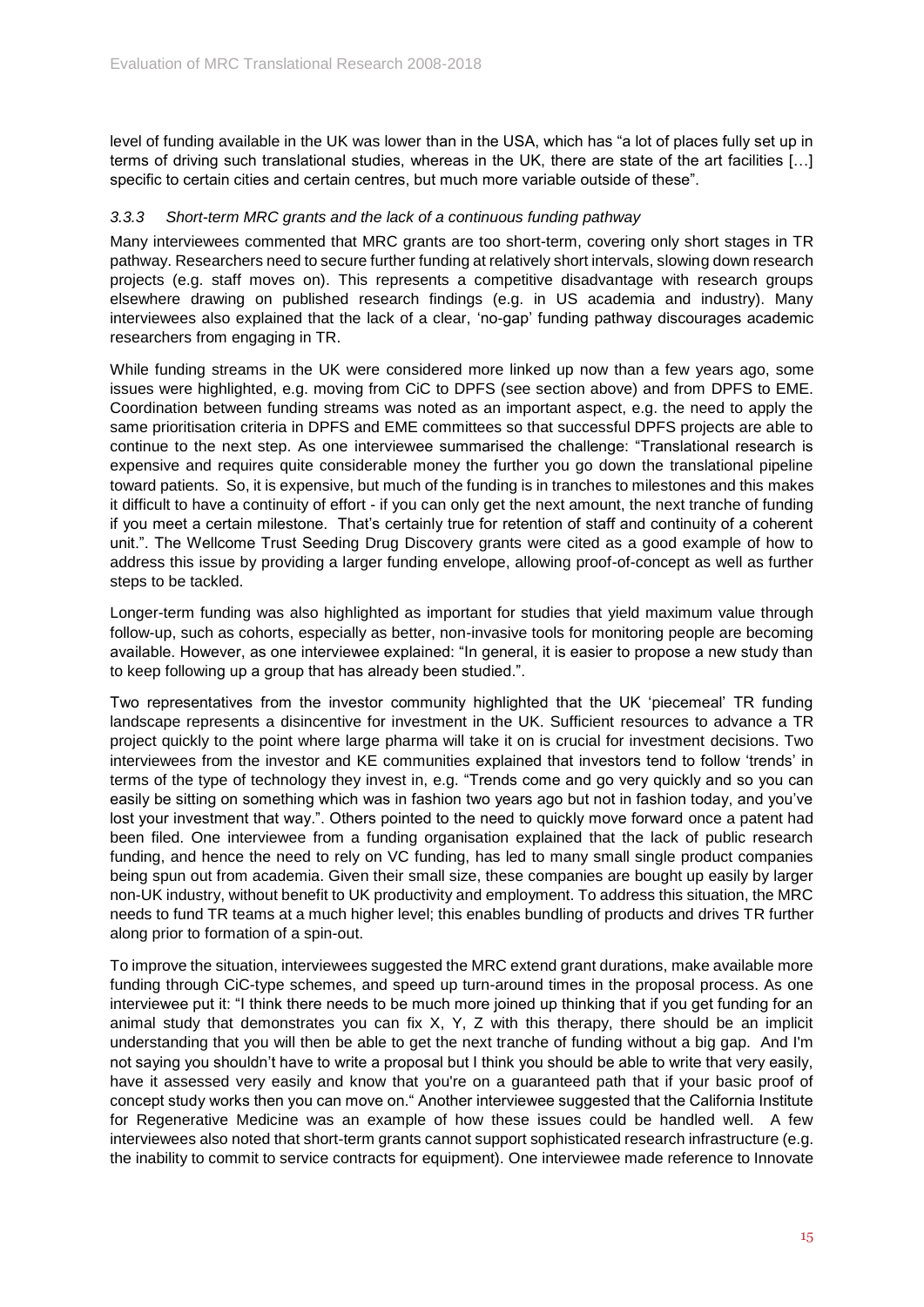UK's Investment Accelerator Programme's helpful approach of providing UK SMEs with simultaneous grant funding and venture capital investment for early stage feasibility studies. This aims to give applicants confidence that investment will continue and reduce the time and resource required to find additional investment and grant funding. In addition, the scheme provides researchers with access to commercial acumen and insight into market opportunities.

As one interviewee summarised: "What makes a successful translational funding scheme is that it's a mixture of directed calls and open calls, it's generously funded because these things don't come cheap, the timescales are appropriate and the duration of funding is sufficient, and that there's an element of risk taking to allow some of the high risk stuff to be funded.".

#### *3.3.4 Lack of coordination between funders*

Many interviewees from across stakeholder groups highlighted the need for increased coordination between funders, in order to ensure strategic oversight to inform infrastructure investments, share best practice, enable funding of multidisciplinary projects (with 'data' highlighted as cross-cutting field), and reduce duplication, e.g. through multiple review of the same proposals.

The vast majority of interviewees felt however that individual research councils, charities and the NHS were too 'siloed' in their approaches. An example provided was the division in remits between the BBSRC (no TR remit) and the MRC, which had led to promising but 'non-standard' projects falling 'between' funders and being terminated. Failing to coordinate funding strategies and sharing platforms can also result in duplication of infrastructure investment; an example provided related to CRUK's building of five drug discovery units, which was followed by InnovateUK's investment in the Medicines Catapult. One interviewee from the research community mentioned the National Funders Forum, which had provided more clarity on funding initiatives for funders and researchers alike.

Other comments on coordination between funders included:

- The MRC's response mode funding is too conservative and not collaborative with other funders.
- Three interviewees specifically highlighted the division in funding remits between the MRC and InnovateUK, i.e. academia vs industry, as problematic. This drives 'artificial' decisions, e.g. academic researchers spin out their technologies early to be eligible for InnovateUK funding, even if further development in the academic environment would be of advantage, and reinforces the perception of a division between 'academic' and 'industry' research (when in fact they should be going hand-in-hand from the start of the TR journey). A representative from the investor community commented that many UK spin-outs are too small to scale up, and if their (single) technology is successful, are easily bought up by larger non-UK companies, leading to a loss of impact on UK productivity and employment.
- Funders could coordinate to take forward certain projects, e.g. discoveries emerging from consortia that are promising but outside the consortium's remit.
- Currently, the MRC, the Wellcome Trust, and CRUK are all targeting the same TR ecosystems and business models, following the simplistic TR progression models of a) Good science - TTO licensing agreement with private sector - impact; or b) Good science – university spin-out – VC investment rounds – impact. Funders need to be aware of new types of innovation business models in the health space, and (at least between them) include these within their remit.
- One interviewee suggested the MRC work with organisations such as the Health Foundation and King's Fund to help define health care needs and inform MRC strategy.

Views diverged on the complementarity of MRC and NIHR. The majority of respondents felt they complemented each other well; while there was some overlap between the research funded, this worked well, and MRC-funded researchers were benefitting from NIHR infrastructure, support staff and expertise (and vice versa). Examples of synergy included the MRC-NIHR methodology research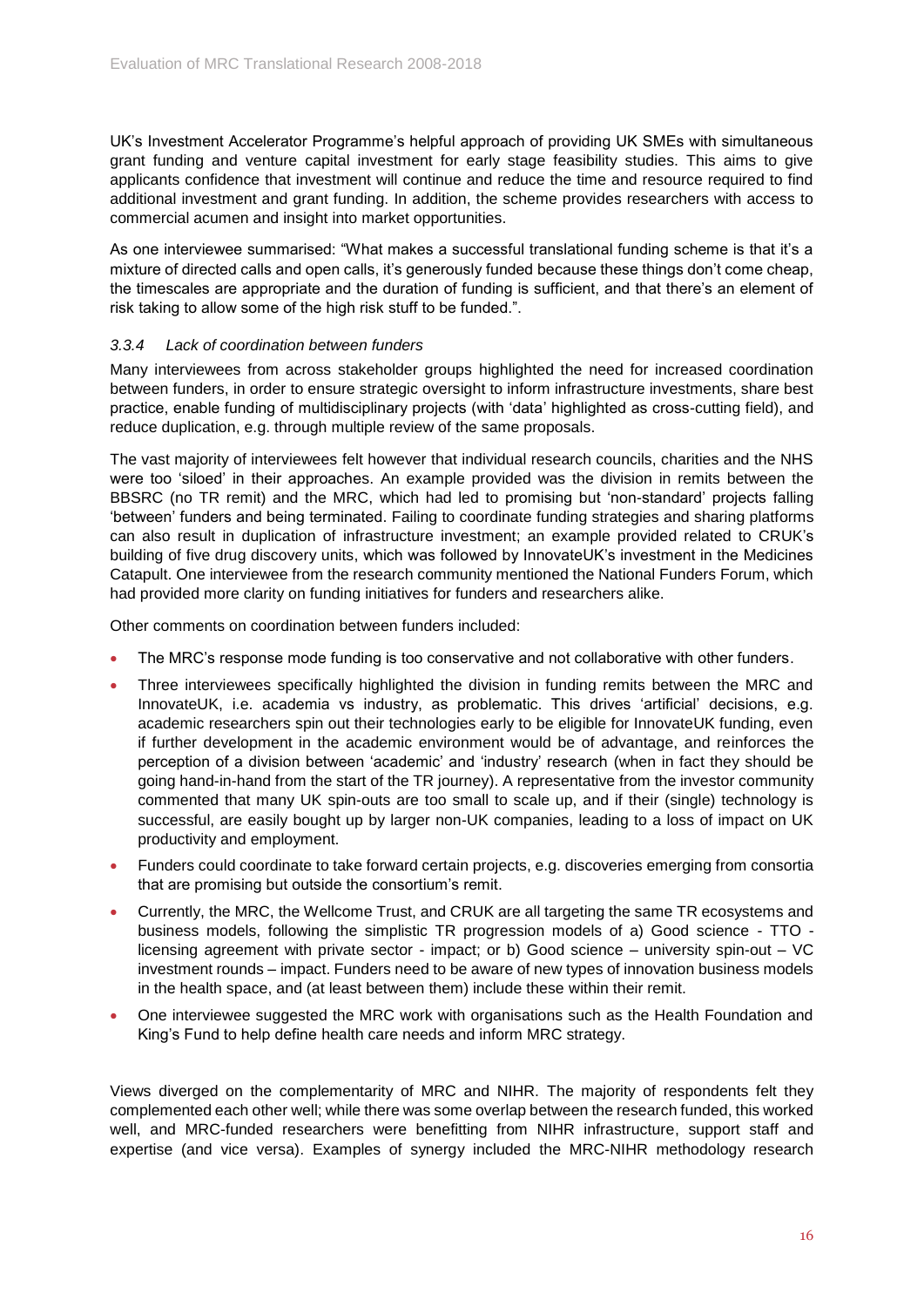programme. Four interviewees recognised the role of the OSCHR in coordinating research across the NIHR and MRC. However, other interviewees explained that there were overlaps and tensions between MRC and NIHR research areas, that the interface was confusing, and that (at least for some predominantly MRC-funded departments) interaction with BRCs and BRUs was minimal.

#### <span id="page-17-0"></span>3.4 Culture and incentives

Interviewees' comments on culture as a barrier to TR fell into two broad categories – university reward structures and mindset of researchers in the TR ecosystem.

#### *3.4.1 University reward structures*

Interviewees broadly agreed that current reward structures and promotions in the academic sector do not align with the main outputs of translational research. The key measures of success in academia remain publications in high impact journals and follow-on funding. Progress along the TR pathway generally results in lower impact publications in the early stages, is riskier, and – if successful - takes 10+ years to yield health impact. The established model of 'academic superstars' with clearly attributable publications and grants is also not compatible with multi-disciplinary and possibly cross-sector TR teams. Most of the respondents cited a lack of reward for team science and collaboration as an important barrier to TR. The system puts academic researchers with interests in TR at a disadvantage compared to basic science colleagues, especially early career scientists who need to demonstrate their ability to publish in order to secure their career progression (while established PIs with large research groups can take the risk of delayed publications). As one interviewee put it: "It quite upsets me actually. The institutions want the kudos of great translational stories but they don't want to, they don't have very good mechanisms for rewarding the people who get them there.". And a representative of a top tier university commented: "I think if we want to really make a step change in the way people collaborate, we have to do something about getting away from how we reward success in science […] and some of the ways of thinking that are driven towards individual scientists rather than rewarding teams and in the whole way things are structured is driven around people making claims about what they did as an individual. […] I think perpetuation of the individualistic reward culture in science is really impeding progress."

It was also noted that the current reward and promotion system does not allow researchers to gain industry experience and return to academia. While movement between sectors is seen as a crucial aspect for 'upskilling' the academic TR workforce (see 'Skills' section), universities' focus on publications and grants when making hiring decisions puts scientists who spend some time in industry at a disadvantage. This includes fellowships, as stepping back into academic science is not guaranteed. Several interviewees also highlighted barriers clinicians face in engaging in TR: Clinical career progression depends almost exclusively on clinical competence and NHS service delivery; with the NHS under (increasing) pressure and low priority given to research, clinicians may find they do not have time to get involved in TR. The need for a clear career structure and support for clinical scientists was emphasised.

A number of interviewees recommended the MRC steer away from its perceived strong focus on publication record in the proposal review process and instead focus on enhanced recognition of TR outputs. The REF was also cited as leading to universities placing too much value on publication in general, although a few interviewees commended the REF's impact case studies, the MRC's requirement for impact statements, and the inclusion of TR-type output categories for reporting in ResearchFish. To bring about change in the recognition of TR, the US NIH NCATS requires institutions applying for grants to demonstrate how they are creating incentives and promotion/tenure structures which support the broad teamwork and collaboration driving TR.

#### *3.4.2 Entrepreneurial mindset*

While interviewees from across sectors broadly agreed that academic researchers' attitude to TR and collaboration had improved over the past 10 years, several interviewees from the research, knowledge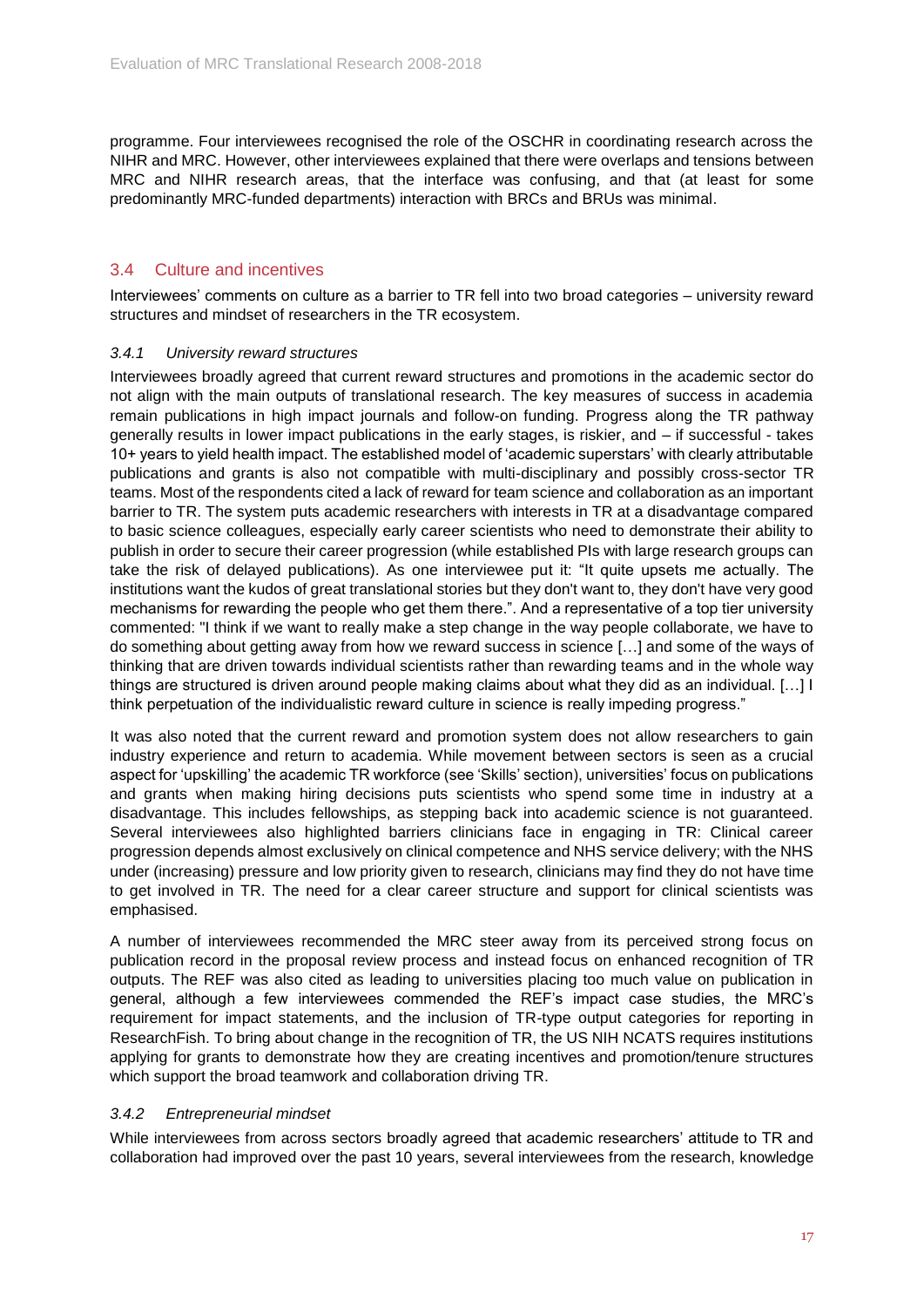exchange, private sector, and investor communities noted that the cultural identities of academic and industry researchers remain distinct in the UK, and that the entrepreneurial mindset of the UK academic community lags behind that of researchers in the US. In addition, many researchers felt TR continues to be less valued than discovery science, being seen as 'less exciting', 'less prestigious', or 'second rate research' by the academic research community (and funding review panels).

Interviewees felt that the UK needs more role models for entrepreneurship, including through increasing the movement of researchers between the private sector, academia, and the investment community. The P2D funding scheme and entrepreneurs in residence were cited as good examples of how to improve the situation. Highlighting best practice, a representative from the private sector commented: "Now the place I have seen this done best is at MIT in Boston, so MIT, Massachusetts Institute of Technology. They have about 5000 students, 4000 of which are post docs, and a key part of their postdoctoral training is business skills. What emerges out of MIT to a greater or lesser extent are scientist entrepreneurs who understand what is required to start a business, who understand the funding routes that might be available to them to start a business. That culture of creating scientist entrepreneurs I do not believe exists anywhere in the UK.".

#### <span id="page-18-0"></span>3.5 Institutional support, TTOs and Intellectual property

The government's impact agenda has resulted in universities increasingly recognising the utility of TT in achieving and showcasing impact. As one interviewee from a TTO explained: "Technology transfer has now very much risen up to become the third thing that universities are expected to do. And I think that is coming now to the point where the senior management of most universities have picked that up, and that message is now starting to reach down to the academics as well that you are employed to do research, to teach students and to create impact from that research".

However, many interviewees noted that the level of support varies considerably between institutions. For example, Cambridge, UCL, Oxford, and Imperial College were highlighted as 'top of the class', providing support function such as TR advice, TROs (in addition to TTOs), a network of connections and exchange with entrepreneurs, and 'model' academic entrepreneurs within the department. Other universities were described as having limited TR capabilities and unable to offer the necessary level and/or quality support - with one example given where a single TT officer was responsible for the portfolio of the entire university. Representatives from TTOs agreed that it was difficult to recruit staff with commercial expertise, and that TTOs were generally understaffed and under-resourced.

Institutions also vary in their approach to licensing and commercial rights/IP. Many interviewees explained that IP negotiations continue to be challenging and negotiations time-consuming and costly. This situation has gotten worse in recent years as universities have built up their TTOs and TROs and focus on IP has increased. Representatives from both academia and industry held the view that universities often overvalue their IP. TTOs can get 'bogged down' in the minutiae of contracts, delaying negotiations which can ultimately lead to the deal or collaboration being dropped altogether. A few interviewees from industry explained that companies consciously avoid engaging with universities known to overvalue their IP and to be difficult to deal with, even if they are interested in research at these institutions. Conversely, a number of interviewees from both academia and industry highlighted that companies are also 'at fault' in failing IP discussions, placing a low value on academic IP (e.g. compared to small biotech IP) and at times 'playing hardball' in negotiations. One interviewee with a KE background highlighted that funders can also delay the licensing process at the stage where they have to provide consent on the negotiated deal.

Opinions on the importance and role of institutional support and TTOs was mixed; while a few researchers felt that KT is – and should be – primarily driven by the individual researchers, with TTOs supporting only in the later stages of TR, others thought that the low level of TTO support at their institution was an issue, and that increased support would accelerate progress. Several interviewees, including from TTOs themselves, pointed to a lack of industry experience among TTO staff, often science PhDs, hence lacking experience and judgement, e.g. in negotiating licensing deals.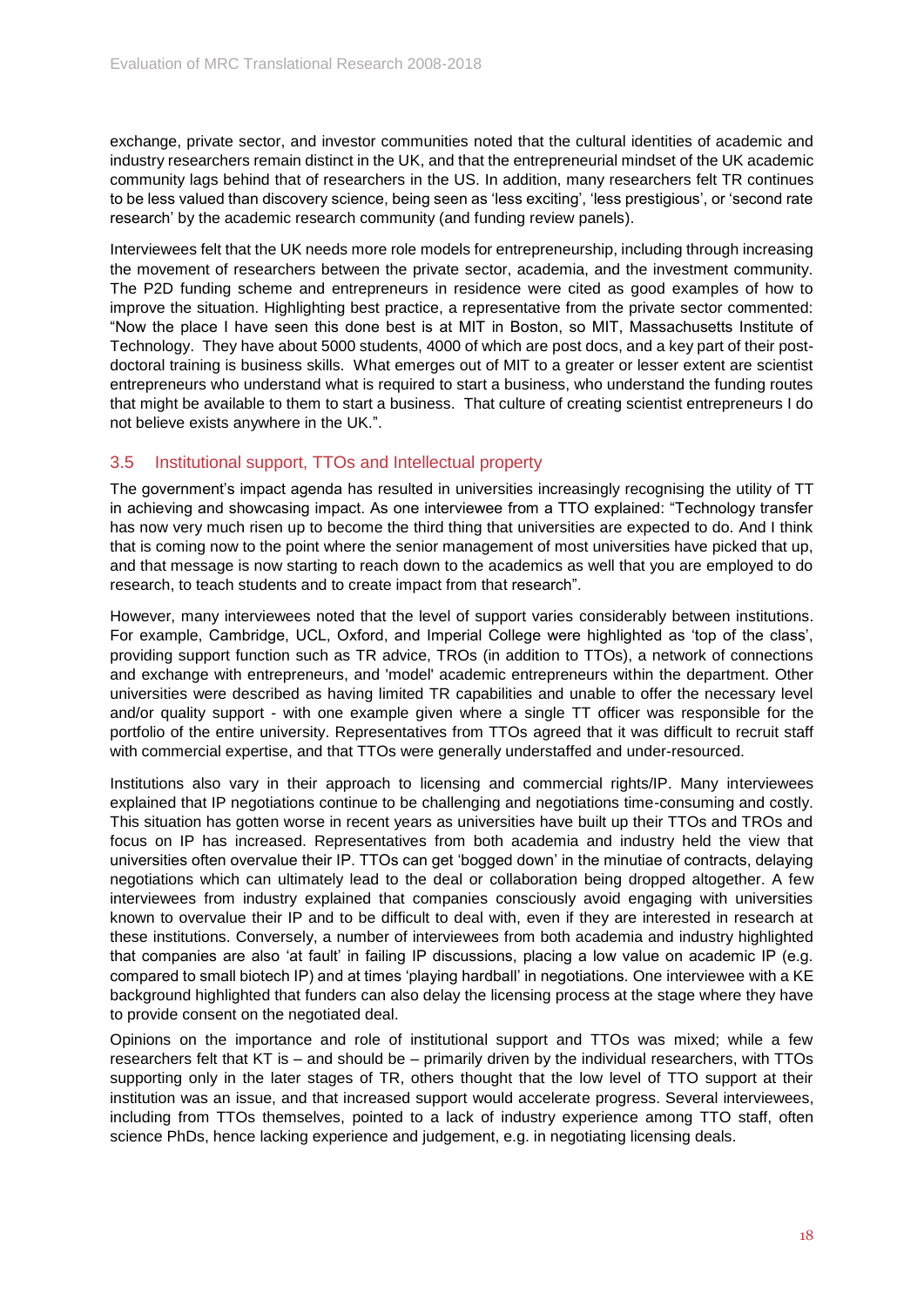A few interviewees felt that TTOs in the UK place too much emphasis on income from licensing, rather than taking a longer-term view on return from royalties or milestones. This was related to the fact that TTOs had to 'self-fund' their operations, and hence needed to focus on early stage revenue streams from their institutions' innovations. Representatives from universities/TTOs in turn pointed to the rising demand for contracts associated with translational grants or working with industry, such as multiple agreements with DPFS or consortium partners, driven both by funding the MRC has made available and repeat business from industry relationships established over the last ten years. In addition, researchers now present more viable TR ideas; while this is seen as a positive development, it is placing a significant strain on university support functions.

To improve issues related to the variability of TTO support, three interviewees suggested the creation of a centralised resource for knowledge transfer in the UK (rather than relying on the small TTO team present at smaller universities). One interviewee suggested this could also include access to a group of TR experts with whom academic groups can discuss project ideas and gather advice.

The Cambridge accelerator 'Start Codon' and CRUK's support functions were named as examples of important institutional support. In the case of the latter, a researcher from academia described the support provided by CRUK's Drug Development Office (in handling interactions with the regulator and ethical approval), and by Cancer Research Technology as crucial, including in-house laboratory capability as well as business development functions and connections with the venture community.

One researcher highlighted the importance of funding through the institution, such as the ability to apply for small amounts of money for taking the next step in translating findings or to support entrepreneurship. This funding could be through MRC funding such as the CiC, or opportunities from within the institution, e.g. the example of a scheme was provided which enables people to take three months out to develop a business plan, scope a market and decide whether launching a company is 'the right thing for them to do'.

A small number of researchers pointed out that as a result of the increased understanding of IP in academic institutions, researchers have limited how and when they share their findings with the research community. This presents a barrier to research progress and collaboration, both with industry and between universities. (At the same time, other researchers felt that enhanced connectivity through the internet and platforms such as Twitter and YouTube have accelerated sharing of information.)

Most interviewees agreed that there is a need for better IP-sharing models between commercial and non-commercial organisations, leading to win-win situations, reducing delay due to extended negotiations, and ultimately reducing distrust between the sectors. The MRC's university-industry partnership schemes were seen to support the development of these models, providing a process through which joint projects can establish a transparent IP situation from the outset. One interviewee (from the private sector) cited the MRC's AZ/UCB platform as an example of 'where it works well'. Another interviewee highlighted that assessment of DPFS proposals provides helpful input and advice at the start of TR research projects and suggested that the MRC continue to provide IP support throughout the grant. Other suggestions for improvements included:

- active promotion of best practice examples from the MRC portfolio, to serve as models
- the MRC take an active role in how IP is handled rather than delegating IP to the universities, as TTOs are often too busy to consider all opportunities
- an 'Attorney in Residence' or 'Attorney on call' scheme

Three interviewees pointed to the high cost of patenting, with universities struggling to cover the costs. One researcher with private sector experience explained that this is a particular issue for international patent applications (PCT). These need to be filed 18 months after the UK patent to continue protecting the IP. Many UK universities do not pay for the international patent, letting the IP lapse and thus reducing the value of the asset – which in turn leads to industry paying UK universities a 'significantly reduced amount of money for it'. This was set in contrast to the situation in the USA: "What we would pay in the US for a product […] is maybe 10x more than what we would pay a UK [university] just because the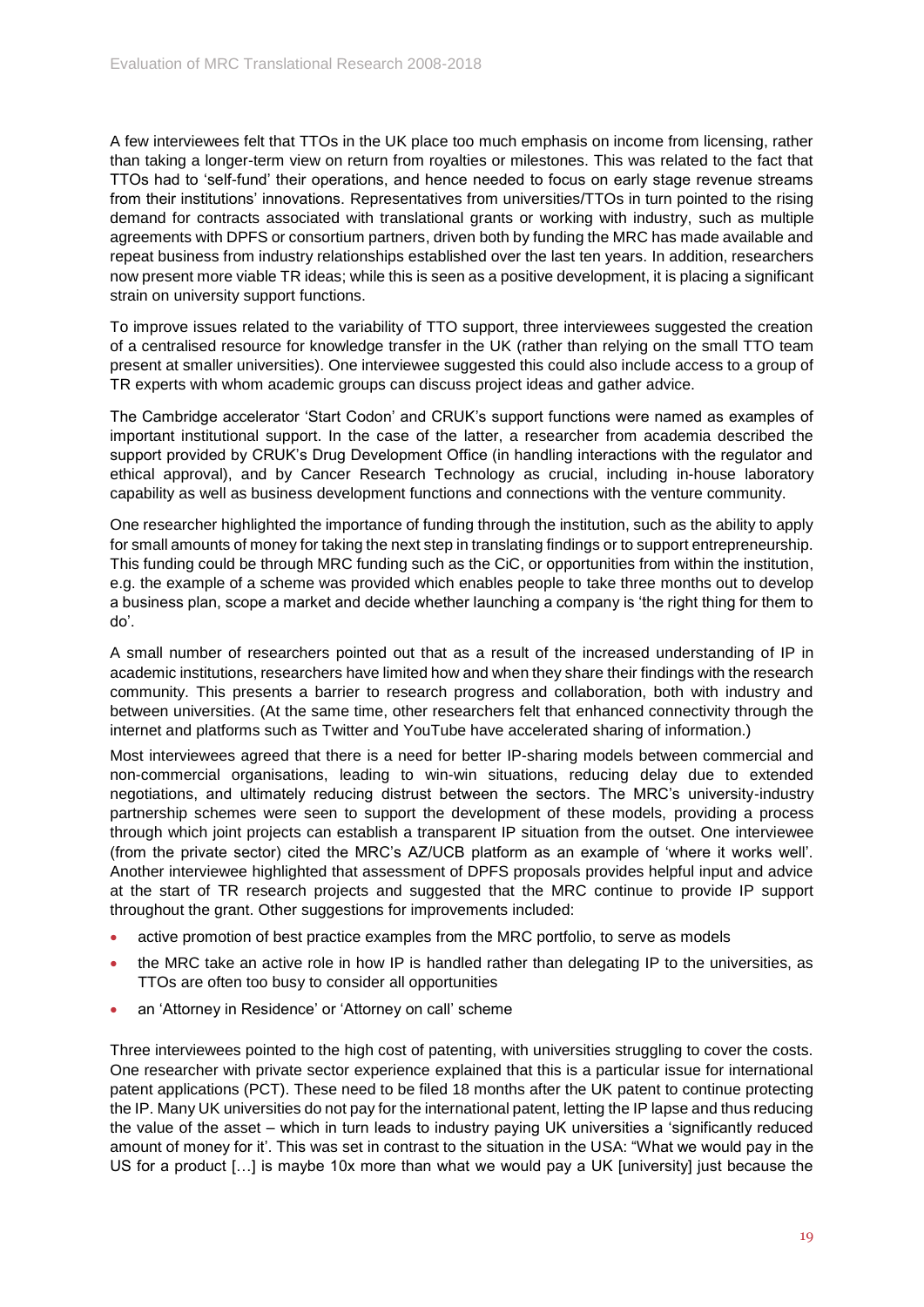quality's different. Everything's there, the IP, the team helping to drive it, it's put together better. And so the UK is really missing out big time. Not building companies, not creating jobs and not creating wealth and letting it all go to the US which I find very hard as a passionate UK scientist." Two other interviewees advised against the current focus on patenting, as this blocks innovation resulting in costly IP processes without outcomes, and to focus on collaboration with the private sector instead.

#### <span id="page-20-0"></span>3.6 Research infrastructure

Compared to other enablers and barriers, research infrastructure was mentioned less frequently.

A number of interviewees pointed to a need for data platforms that were both accessible and affordable for researchers, and able to manage the large amount of health-related data being generated.

Others were concerned about the lack of long-term infrastructure funding, as 'grant-to-grant' funding' is making it risky for universities to invest in equipment with long-term service contracts. Long-term funding is also required for infrastructure enabling the use of human samples and for following patients treated with new therapies such as gene editing to detect any long-term effects (20+ years).

#### <span id="page-20-1"></span>3.7 Local clusters and thematic networks

Many interviewees from across stakeholder groups acknowledged that being embedded in the 'right' TR environment was an important factor in driving progress. Imperial College, Cambridge, Oxford and UCL were highlighted as examples in this respect, combining a 'critical mass' of researchers with translational skills with strong translational infrastructure, local networks of SMEs and large pharma companies, individuals with business skills, and proximity to the venture capital community. This functions as a fertile ground for collaboration, skills exchange, and KT, and attracts further funding and talent into the area. A few interviewees felt that differences in the ability to attract funding are potentiated by the fact that key academics and opinion leaders from Golden Triangle institutes sit on the advisory boards of many large funding programmes.

Other universities continue to operate in isolation, unable to access other players in the TR ecosystem. Most interviewees who commented on regional variation pointed to access to clinical research infrastructure and more specifically NIHR BRCs as a key factor. In regions of England where BRCs exist, there is better continuity of funding which attracts and retains the best researchers in the area. Two interviewees also noted that universities attached to academic hospitals traditionally have a better track record of successful translation for this reason. Five interviewees from Scotland pointed out that researchers at Scottish institutions suffer from not being able to access NIHR funding and infrastructure. One interviewee explained that while Scottish institutions have shown reasonable translational success, they do not receive the same level of funding as institutions in the Golden Triangle, and do not have the critical mass of skills and people to influence at the highest levels of government. Another requested the MRC take the absence of NIHR infrastructure in Scotland into account when planning their funding schemes.

Reflecting on the importance of the enabling environment, a number of interviewees suggested that TR funding was currently spread too thinly with "every little university starting a translational research centre". However, interviewees also recognised a tension between the need to build world-leading clusters of excellence, and the need to support science across the UK. A number of interviewees, especially from institutions outside the Golden Triangle, considered the unequal distribution of MRC support across the UK a barrier to TR, missing out on many opportunities to draw on specific regional strengths, as well as 'unfair' for tax payers in the less-supported regions. Suggestions included investment in a smaller number of Centres of Excellence for TR, both in specific locations and as virtual centres spanning the UK, with the latter allowing the cluster effect to spread beyond the immediate geography (and beyond the Golden Triangle). As one interviewee commented: "There are very good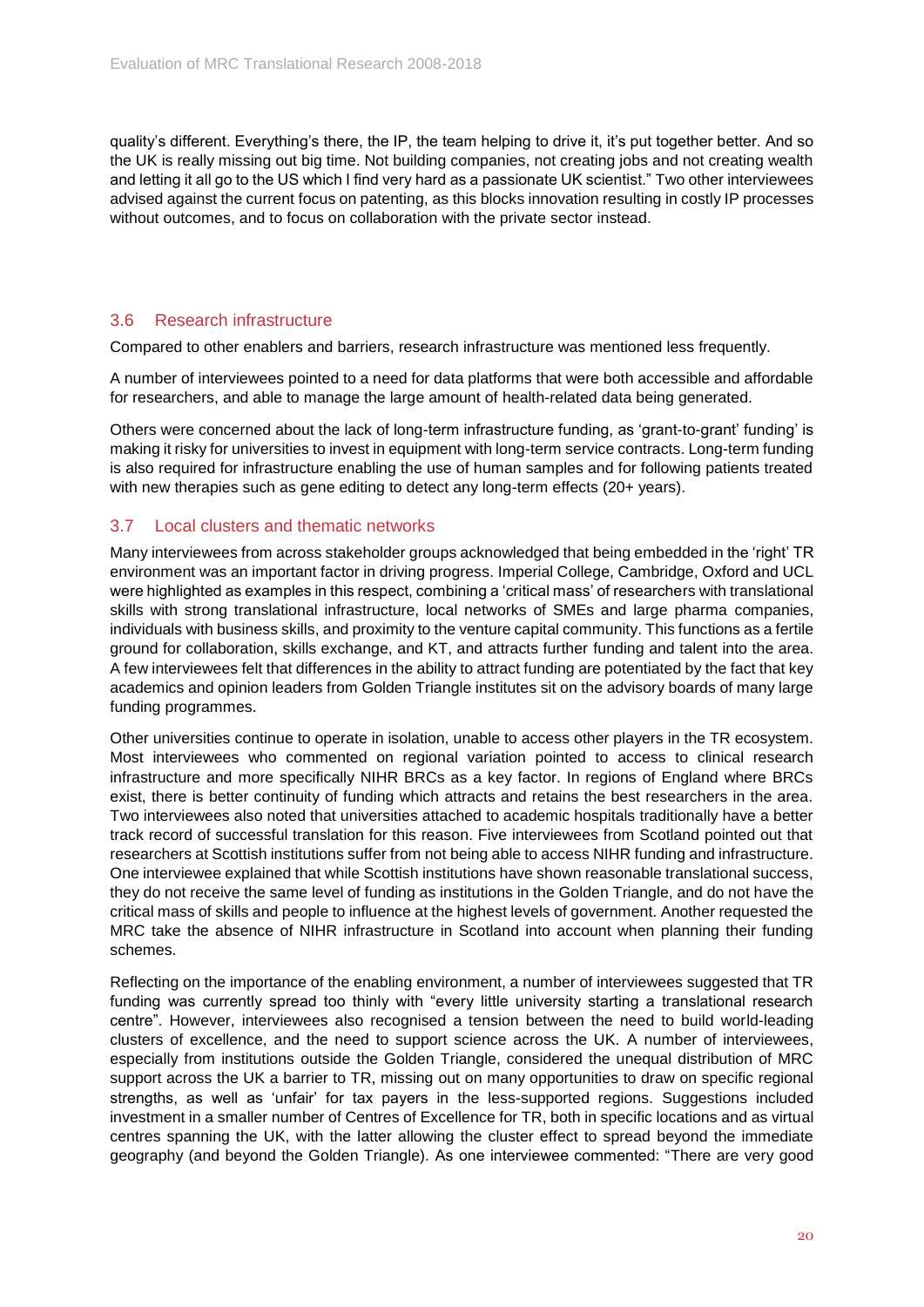skills in other parts of the country as well - and that's where most of the health inequalities and most of the populations that are ill are. It's really important that we make sure that the UK research infrastructure doesn't just become the Golden Triangle. That there is funding, and there is investment going on in the North and other parts of the country to make sure that we have the high grade researchers in those parts of the country as well, because they will be the people who are seeing some of the changes going on in this country.". Another interviewee explained: "I'd like to see, in a way, MRC to move out of London and to be seen everywhere around the country. I'd like to see it more visible so that the public and industry, places like I am here in [..], and universities get to know it as an institution because I think that would go an awful long way towards generating further trust which would enable this translation pathway to become even more effective.

### <span id="page-21-0"></span>4 Knowledge transfer mechanisms and barriers

#### <span id="page-21-1"></span>4.1 Knowledge transfer: academia-industry

#### *4.1.1 Mechanisms of knowledge transfer between academia and industry*

The majority of interviewees explained that the main mechanisms of KT between academia and industry rely on direct relationships: Academic researchers build their own networks by presenting at conferences, attending industry partnering conferences or contacting companies to explore interests; industry experts find academic researchers via the published literature, patent databases and through their academic alliance and liaison units. A few interviewees noted a growing desire from universities to build larger more strategic partnerships with industry rather than focusing on KT on a project to project basis. Some interviewees also pointed to a KT route via university TTOs and TROs utilising their established networks (but a few others commented that they had little contact with their institutions' TTO). A number of interviewees explained that KT is greatly facilitated by engaging with industry very early in the research process. Considering issues such as regulatory pay or commercial finance very early in the process validates the trajectory towards commercialisation and de-risks the proposition from an industry perspective. This approach also reduces cost further down the development pipeline and ensures industry buy-in from the outset.

A number of interviewees expressed that over the last 10 years industry has become more willing to share data and expertise, especially for particularly challenging areas of clinical research such as antimicrobial resistance and Alzheimer's disease where previous failures have catalysed a behaviour change and a more proactive attitude towards knowledge sharing. Exchange of personnel between academia and industry was noted by several interviewees as a useful mechanism for KT and a good way of encouraging cross-fertilisation of skills and insight (see section [Collaboration\)](#page-12-0). Fellowship schemes such as CASE PhD studentships were highlighted as particularly useful as they provide for students to be exposed to the industrial research environment.

A few interviewees mentioned the MRC's partnership schemes, such as the Discovery Partnership with Academia (DPAc), or open innovation platforms, such as AZ's Open Innovation Network as impactful when considering KT, in terms of facilitating the creation of a shared-risk shared-benefit model. The Proximity to Discovery: Industry Engagement Fund and MRC Industry Collaboration Agreement (MICA) were also highlighted as useful modes of funding as they facilitate early industry engagement and collaboration within a project.

To expand the level of information exchange and KT, a few interviewees noted the benefit of co-locating industry within academic institutes, instigating cultural change and alleviating concerns associated with 'who owns what' to create a shared-risk shared-benefit model of translation. Other suggestions included a greater number of academia-industry studentships and fellowship schemes, recognised in university reward systems, to enhance movement between academia and industry and facilitate cross-fertilisation of knowledge and experience.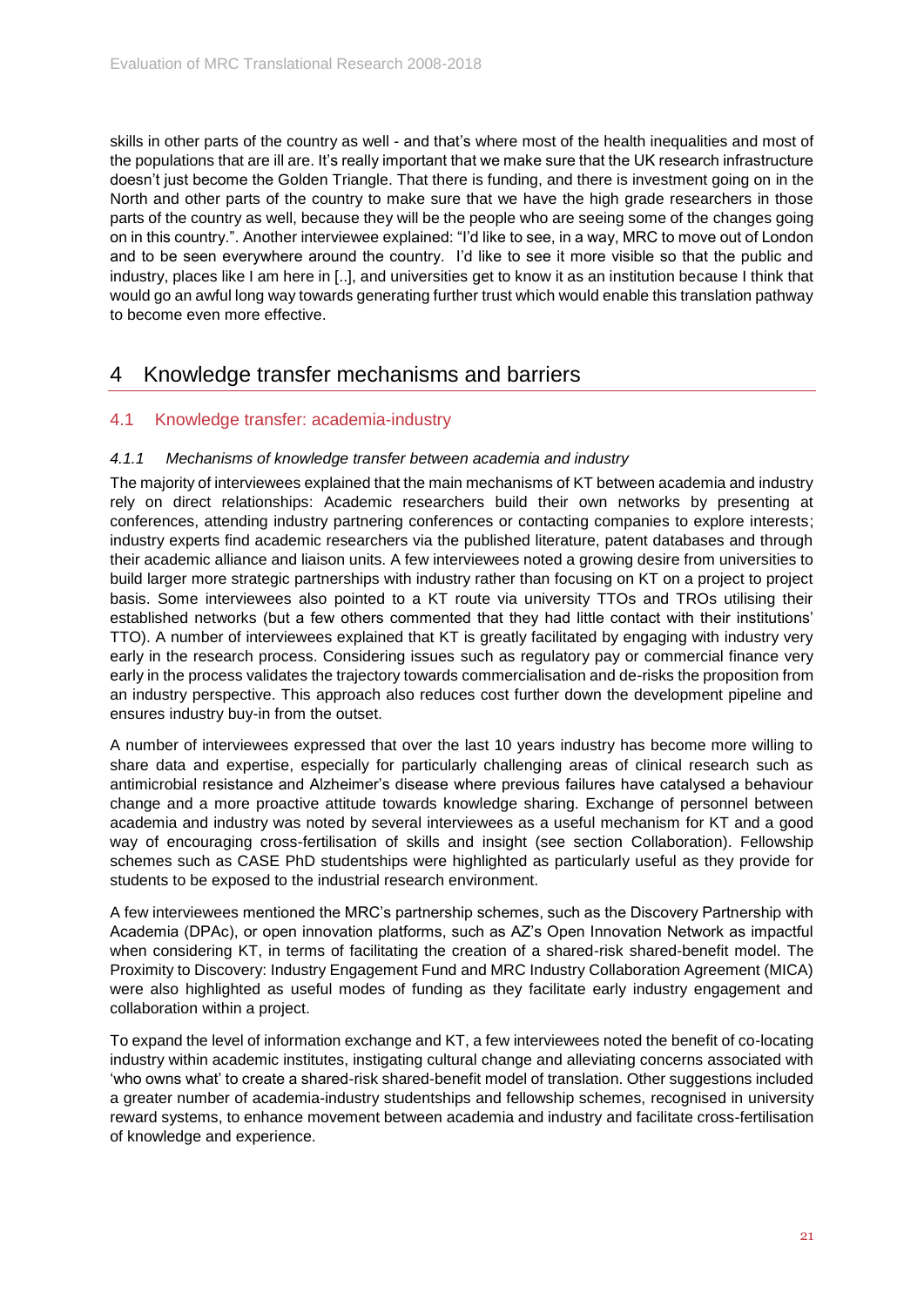#### *4.1.2 Barriers to knowledge transfer with industry*

Many interviewees noted issues around **IP** as a key barrier to KT (and more broadly collaboration) between industry and academia. One example is the difficulty associated with defining an equitable share of the potential value of innovations for either party. For example, an academic researcher may have spent considerable time progressing the basic science to a point where industry is interested; while industry may require another 10-15 years to achieve an implementable innovation. Therefore, a model for a 'fair' hand-over has not yet been established.

Other issues included the **complexity of negotiations around IP** which can be lengthy and inefficient and a sense of 'paranoia' within academic institutes regarding IP ownership. Several interviewees noted that many TTOs are under-resourced, and that interactions with TTOs can be cumbersome and inefficient; representatives from industry explained that their companies avoid dealing with institutions known to 'be difficult' altogether (see sectio[n Institutional support, TTOs](#page-18-0) and Intellectual property). Other barriers mentioned were patent costs and the fact that academic researchers and TTOs are prone to overestimating the value of their IP, thus inhibiting KT to industry. A few interviewees stressed the need to develop a straightforward, understandable and manageable tech transfer process with clarity on how research organisations engage with third parties.

A number of interviewees noted the **lack of reproducibility of academic results within industry** as a key barrier to KT. Industry frequently need to repeat a significant proportion of the development that has been completed within academia to ensure it has been undertaken to an appropriate regulatory standard for MHRA audit requirements. When industry cannot properly validate these results, it becomes increasingly difficult to progress the work. In relation to this it was highlighted by a few interviewees that knowledge of industry standards is not widespread within academia, i.e. the experimental requirements that are necessary to make an asset industry consumable. This lack of knowledge then also becomes a barrier to KT.

Two interviewees suggested the MRC work more closely with other funders and regulators within the pharmaceutical/biotech/healthcare system to build a standardised approach to research and development within the UK. This could help to improve reproducibility of academic TR and reduce the amount of duplicated work. In the case of clinical trials, it could also reduce duplication in terms of each individual Institutional Review Board approving clinical trial protocols which can take a considerable length of time. One interviewee recommended the MRC engage much more closely with the MHRA to proactively move UK TR projects along the development pathway. Particularly post-Brexit, this was thought to provide the UK with a competitive advantage in the TR space.

Some interviewees highlighted a **lack of knowledge of key contacts** to approach in industry, or even non-governmental bodies such as NICE who would be useful to engage with early in the research process (see also section [Academia-industry collaboration\)](#page-12-1). Similarly, several interviewees felt that a clear mechanism for companies to learn about MRC-funded research is lacking, posing a barrier to engagement especially for SMEs who lack the resources to search for potential partners. It was suggested that the MRC take a more proactive role in supporting academia-industry connections, including through the organisation of informal networking events and setting up of a website where industry can gather information on current university research and identify MRC funded stakeholders.

Two interviewees suggested that universities could virtually communicate their CiC portfolio as a way of achieving this or alternatively create industry relevant speciality groups to steer engagement. An example was given whereby a university ran an internal call for proposals based on their CiC funding and invited an industry representative to assist them in reviewing the proposals, bringing broad industry insight into the type of research being suggested by academia at the time. This resulted in the creation of a number of joint industry projects over time, building trust and creating a platform for further collaboration.

In addition, a few interviewees noted the **importance of ensuring open access** to data and publications to ensure equitable access and to optimise dissemination.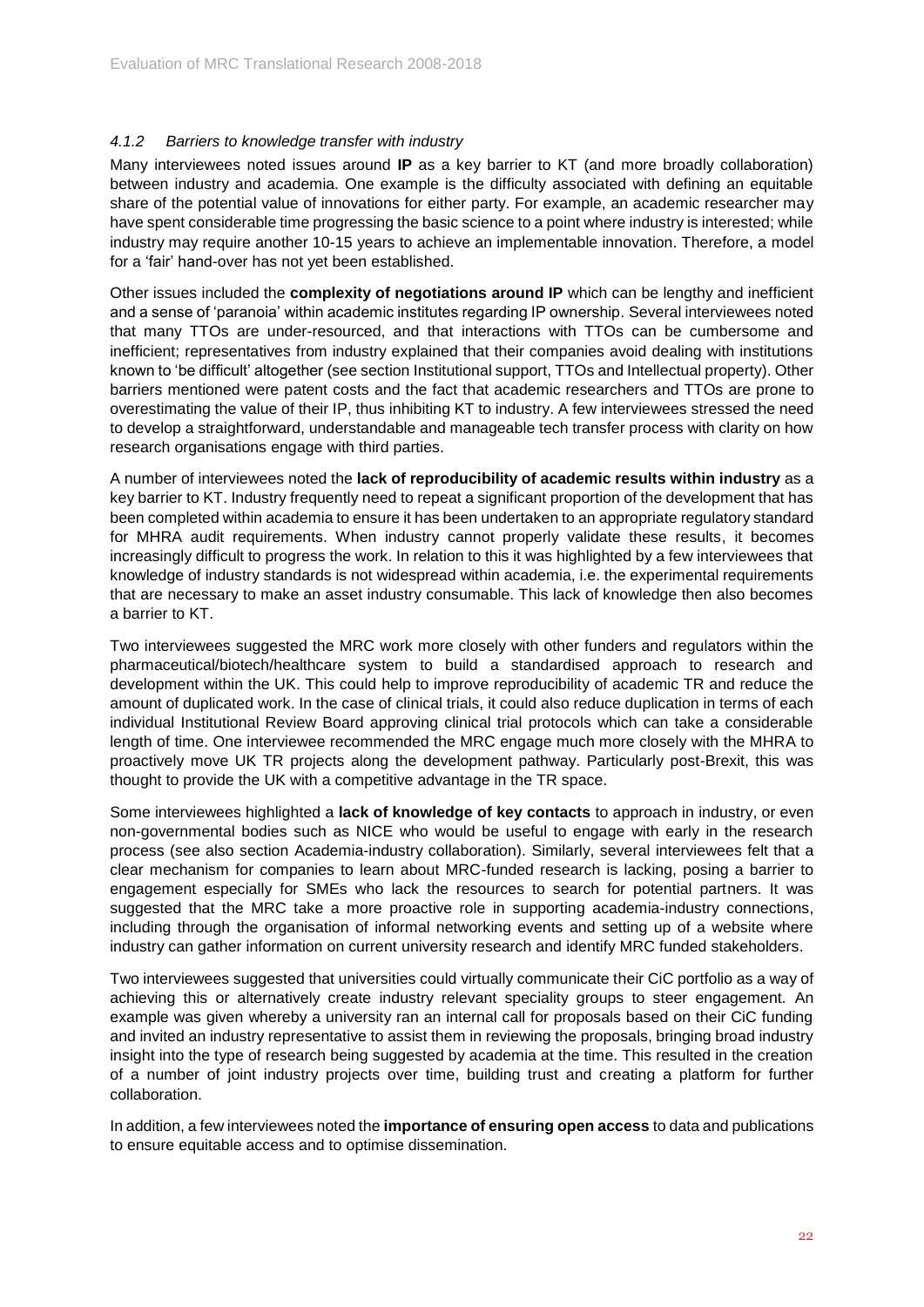Two interviewees cited disincentives for industry investing in academic research in the UK: the large overheads associated with academic research, and the fact that access to medicines via the NHS represents a small market for industry when considering the global market. Two other interviewees, from industry and academia, highlighted that MRC calls for proposals needed to be announced with sufficient lead time to assemble a cross-organisational team, especially when working with industrial partners. At the same time, the turn-around after submission needed to be as fast as possible to keep the momentum of the partnership going.

#### <span id="page-23-0"></span>4.2 Interface with the clinical environment

#### *4.2.1 Mechanism from academia to the clinical environment*

Most interviewees who expressed a view on the mechanisms of KT from academia to the clinical environment agreed that access to NIHR infrastructure was key to the successful development of technologies for and within the NHS. Other mechanisms of KT mentioned were conferences and personal networks. A few interviewees highlighted the importance of engaging with clinicians and patients at the outset of any research project, to validate the need and applicability of proposed technologies and to optimise uptake once the research reaches the clinic.

Two interviewees noted the work of the Academic Health Science Networks (AHSNs) as impactful in terms of spreading research findings at the very applied end of the translational spectrum and promoting the potential benefits to the NHS.

#### *4.2.2 Barriers to knowledge transfer to the clinical environment*

The main issue highlighted relating to KT to the clinical environment was the increasing pressure on the NHS to deliver clinical services. The situation is worse compared to 10 years ago; clinical staff are very limited in the amount of time they can free up for research, and most hospitals are focussed on service delivery rather than placing value on research. Several interviewees noted that research is not on the top priority list for NHS trusts and therefore resource is not routinely set aside for experimental medicine. In addition, clinicians are limited in the amount of time they can prioritise for research based on their clinical responsibilities and current demand on NHS services.

Most interviewees who raised this point agreed that KT could be improved by increasing the level of funding for clinician scientist PhD programmes in order to create a critical mass of researchers who are able to interface optimally between academia and the NHS. The MRC Clinical Academic Research Partnership (CARP) scheme was highlighted as an attempt at facilitating this. Three interviewees thought that including individuals employed by the NHS on TR teams, and possibly co-funding their involvement, could be a useful mechanism for improving KT to the NHS.

A number of interviewees also expressed that the implementation of new and innovative technologies or interventions in the NHS is very slow, which can lead to a critical loss of momentum. This is based on a number of factors such as limited funding and resource to implement, the lack of a clear pathway to implementation in the NHS and the lack of a clear body at a national level dealing with implementation. Two interviewees also felt that there was a fundamental lack of willingness within the NHS to engage with or be involved in translational research. Two interviewees also noted the importance of understanding the difference between working in a clinical trial and working in clinical practice, emphasising that clinical trials need to be more representative of a real-world setting in order to get an accurate treatment signal with minimal risk of bias. This level of real-world evidence is also important for bodies such as NICE and NHSE when making policy and commissioning decisions. To that end it was noted by a few interviewees that signposting to the relevant points of contact at NICE and NHSE could be improved so that researchers can engage with the implementation process earlier in the research timeline.

A few interviewees expressed that implementation within the NHS was not solely driven by an evidence base to suggest clinical benefit but also by the culture within a trust or hospital. In some cases, clinicians can be reticent to change their clinical practice. Two interviewees noted that the MRC could take a more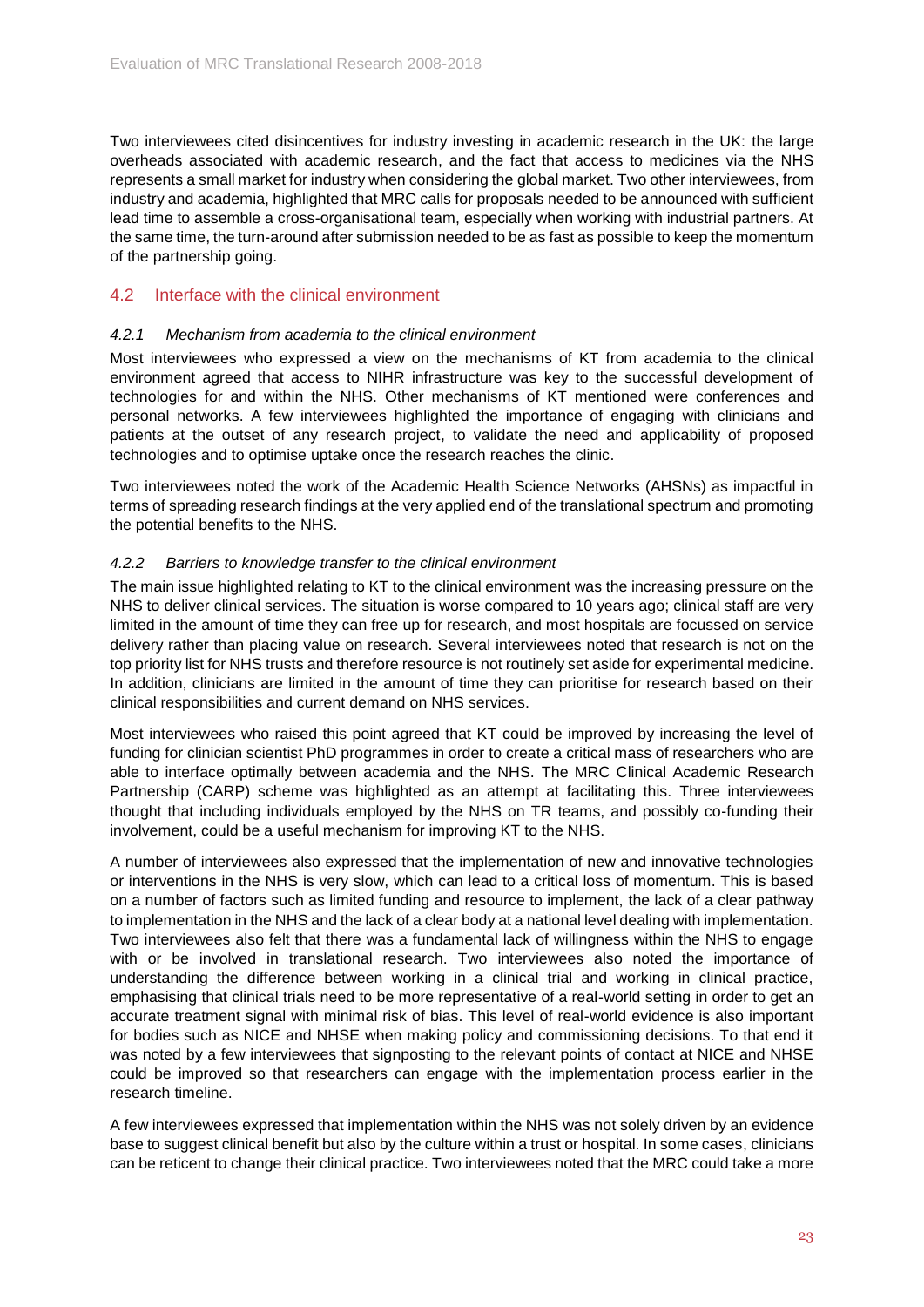proactive role to improve this situation, e.g. by organising stakeholder events involving academic researchers and NHS decision makers such as commissioners to create a forum for interaction between scientists and NHS staff.

#### <span id="page-24-0"></span>4.3 Knowledge transfer: academia-policy

Key barriers to KT between academia and policy makers were:

- A lack of influencing and communication skills within the academic community
- Academic researchers attitude that informing policy is not their responsibility, and hence not devoting any time to communicating research findings with policy relevance to this audience
- A lack of incentives for policy makers to seek scientific evidence.

As one interviewee explained: "I think there's still a great lack of understanding amongst academic community of how policy is made, and of the opportunities to interact with policy makers and support them. And likewise, when policy makers come into their role, they are very resistant I think to engaging with the research community and the research literature."

The majority of interviewees who mentioned KT from academia to policy described instances where their institution had placed early career researchers in a government department or parliamentary office. It was felt this was particularly useful as it allowed upskilling and cross-fertilisation of knowledge, while also providing academic researchers with the opportunity to be exposed to new ways of thinking.

Two interviewees suggested establishing a knowledge broker role, within the MRC or at research institutions, to frame academic questions around the most pertinent policy issues and signpost opportunities to interact with policymakers.

#### <span id="page-24-1"></span>4.4 Knowledge transfer: within the academic community

The majority of interviewees who raised this point agreed that the most common mechanisms of KT within the academic community are via the traditional routes of publication and conference presentations. Two interviewees highlighted the merits of publishing work on pre-print servers to ensure immediate dissemination and to avoid the traditional publishing route which has become slow and can lead to a loss in momentum. Paywall articles were also highlighted as a barrier to KT in this context based on the significant expense associated with accessing some journal repositories.

Social media sites such as twitter were mentioned by a few interviewees as a useful way to communicate research findings to fellow academics and stay up to date with the current research in their field.

Two interviewees highlighted the potential benefit of encouraging more interdisciplinary research, especially between the fields of biomedicine and the physical sciences, as a mechanism to stimulate KT within academia and to facilitate translational research more broadly.

#### <span id="page-24-2"></span>4.5 Knowledge transfer: academia-investors

Interviewees, including representatives from the VC community, agreed that the number of investable discoveries coming from academia has increased over the past 10 years and that the level of investment available had increased over the past 3-5 years (see section [Changes \)](#page-4-0). A few interviewees noted that academic researchers were increasingly using the spin-out route to commercialisation, generally to develop a technology to the point where it becomes interesting for a third-party corporate entity.

Investors noted a range of criteria when making investment decisions:

- The calibre of people involved, i.e. whether they are from a reputable institution, the confidence in the researcher's ability and dedication, a solid track record in successful translation, an entrepreneurial mindset and willingness from the researcher to be involved in further development
- A sensible tech transfer process and clear direction of travel/next steps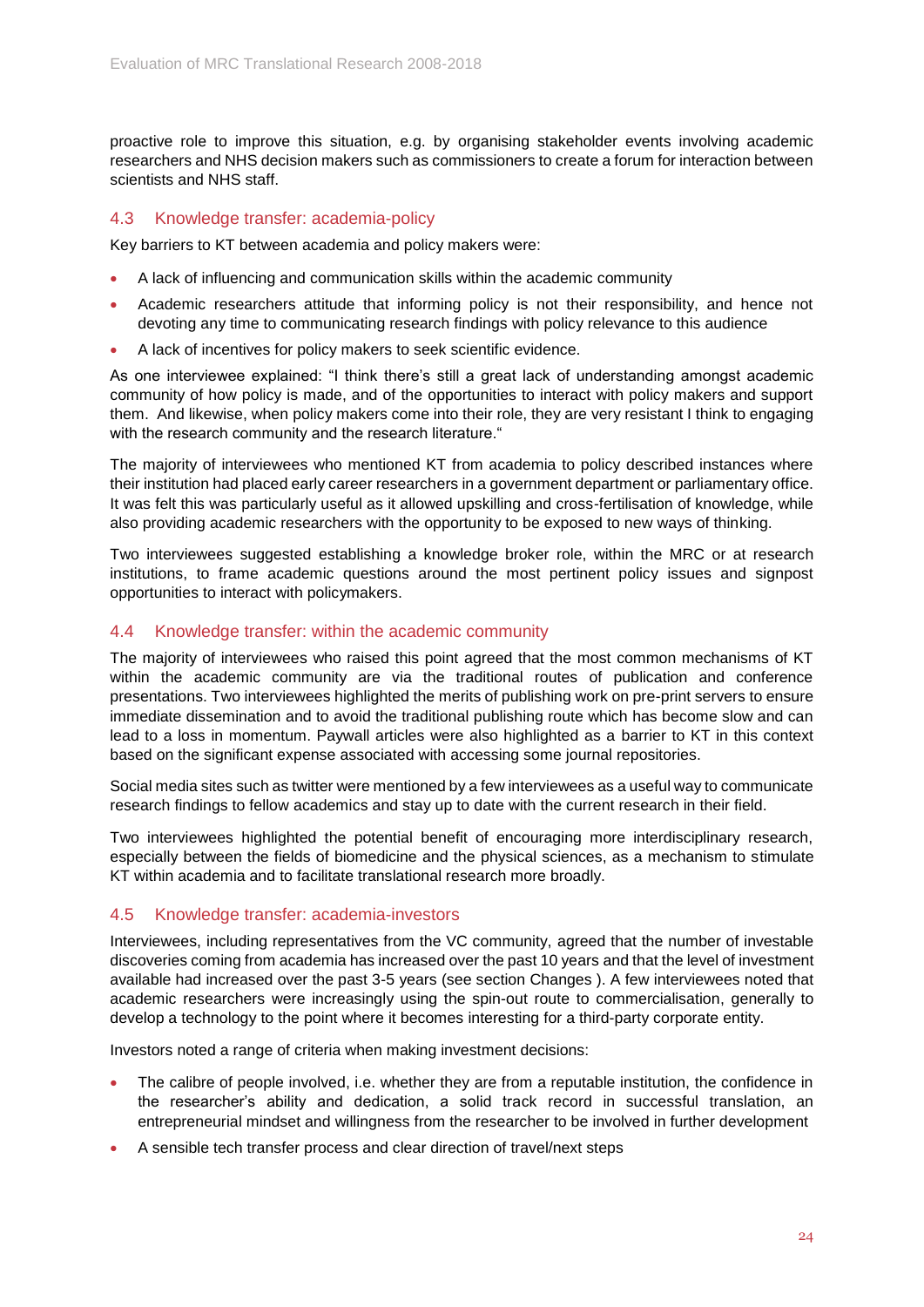- The market position, such as demand for the particular discovery that is being presented and competing technologies
- The current trends in VC investments: Science fields perceived as novel and 'trendy' drive investment by the VC community; examples include 'stem cells' and 'immune oncology'. Technologies that do not fit into current 'trends' are at a clear disadvantage, irrespective of merit
- Whether or not prior grant funding (MRC or NIHR for example) has been awarded, which provides validation and reduces the potential magnitude of VC investment required

Very few interviewees mentioned mechanisms by which investors identify research. One interviewee explained that often investors identified research by tracking publications from well renowned professors in the field. Another noted that a particularly useful method was via sitting on the MRC review panel for CiC awards – which provides investors with the opportunity to identify projects early in their timeline and offer expert advice from the outset. Two interviewees also noted the MRC's role in engaging with investors, highlighting the benefit of investor input on review panels and the importance of ensuring an open dialogue to identify common ground and continue to learn from one another.

A key barrier to VC investment noted by a several interviewees is the lack of commercial entrepreneurial skills within the UK's academic community coupled with a lack of incentive for academics to spin out and form companies. A lack of mobility for academics to move to and from industry in order to cultivate these skills was also mentioned as a barrier.

Other barriers highlighted by interviewees included a lack of contract manufacturing organisations (CMOs) and contract service organisations (CSOs) in the UK; a significantly lower VC funding value per capita in the UK compared to the US; and (an investor's perception) that TTOs were reticent to provide all of the relevant information required for VCs to make a well informed decision.

To improve KT to investors, two interviewees made reference to TTOs with one suggestion being to ensure a single point of contact within the TTO so that discussions with investors remain focussed and efficient. A second suggestion was to create a mechanism whereby companies and TTOs work together to prepare a short business plan which can then be reviewed by a panel of investors who provide input and discuss the possibility of future investment.

#### <span id="page-25-0"></span>5 Success in translational research

#### <span id="page-25-1"></span>5.1 Successful translational research programmes

Many interviewees from across sectors consider the UK's and MRC's TR funding schemes excellent, and the MRC a front runner in establishing innovative partnerships with industry (e.g. AZ, GSK). This has driven collaboration, an increase in TR activity and a change in culture and mindset. The cluster around Cambridge, with AZ moving facilities, and the Crick Institute were mentioned as potentially emerging as European powerhouses of TR.

Other funding programmes highlighted as positive include:

- The Wellcome Trust Seeding Drug Discovery scheme, which provided mentoring and access to commercial expertise as well as a larger funding envelope. This created momentum to progress the TR and remain competitive, while also allowing a technology to be developed to the point where industry becomes interested. (Interviewees were wondering as to why this programme was discontinued.) [3 private sector representatives, 2 researchers, 1 funder (non-WT), 1 other]
- IMI, representing a large commitment from both industry and the public sector to create infrastructure and enable collaborative research. However, while interviewees agreed that the IMI has led to the development of improved collaboration models and enhanced communication between stakeholders in the TR ecosystem, a few interviewees questioned whether there have been